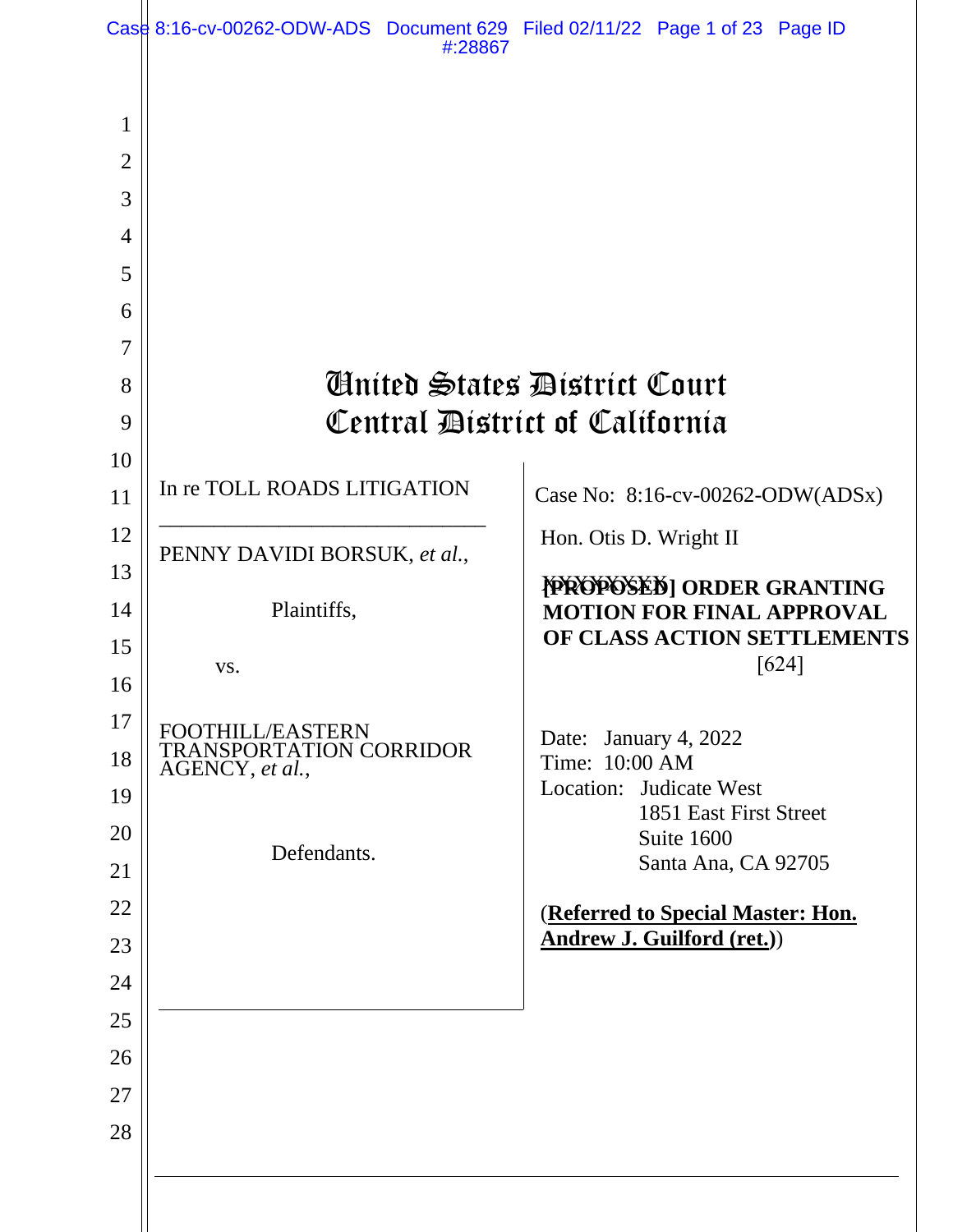## 1 1

### **ORDER GRANTING FINAL APPROVAL**

2 2 3 3 4 4 5 5 6 6 7 7 8 8 9 9 10 10 11 11 12 12 On August 27, 2020, Plaintiffs and Defendants Foothill/Eastern Transportation Corridor Agency, San Joaquin Hills Transportation Corridor Agency, Michael Kraman, Craig Young, Scott Schoeffel, Ross Chun, Rhonda Reardon and BRiC-TPS, LLC (collectively "TCA") entered into a Settlement Agreement and Release ("TCA Agreement"), after two arm's-length mediations, one with the assistance of mediator Robert Kaplan, and the second with mediator Rachel Ehrlich, Esq.<sup>1</sup> Also on August 27, 2020, Plaintiffs and Defendant 3M Company ("3M") entered into a Settlement Agreement and Release ("3M Agreement"), after two arm's-length mediations with the assistance of mediator Robert Kaplan, Esq. Collectively, the TCA Agreement and the 3M Agreement will be referred to as the Agreements, and the settlements reached in those Agreements will be referred to as the Settlements.

13 13

14 14

15 15

On May 17, 2021 this Court granted Preliminary Approval of the Agreements and ordered that Notice be sent to the TCA Settlement Class and the 3M Settlement Class (together, the "Settlement Classes").

16 16 17 17 18 18 19 19 20 20 21 21 22 22 On January 4, 2022, this matter came before the Special Master Andrew J. Guilford (ret.). Special Master Guilford issued a Report and Recommendation recommending granting the Motion for Final Approval. After reviewing (a) the motion and the supporting papers, including, the Agreements; (b) any objections filed with or presented to the Court; (c) the parties' responses to any objections; and (d) Special Master Guilford's Report and Recommendation, the Court finds good cause to grant the motion.

23 23

//

24 24

<sup>25</sup> 25 26 26 27 27 28 28 <sup>1</sup> Unless otherwise defined, all terms used herein have the same meanings as set forth in the Agreements. All capitalized terms used in defining the 3M settlement class have the same meaning set forth in the 3M Agreement. All capitalized terms used in defining the TCA settlement class have the same meaning set forth in the TCA Agreement.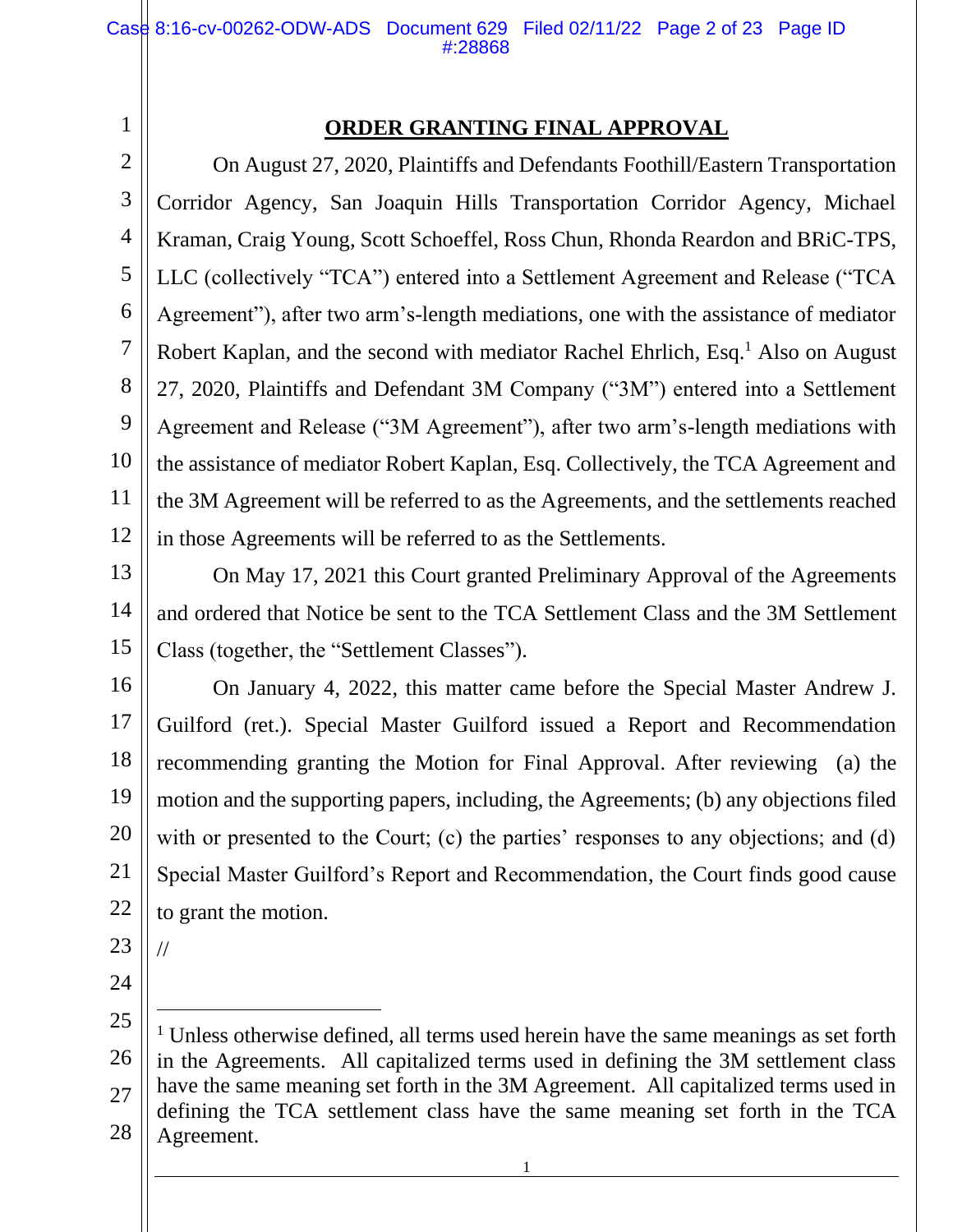#### 1 1 **FINDINGS:**

2 2 3 3 4 4 5 5 6 6 7 7 8 8 9 9 10 10 11 11 12 12 13 13 1. Upon review of the record, the Court hereby finds that the Settlements are, in all respects, fair, adequate, and reasonable The Court has come to this determination pursuant to the factors outlined in Federal Rules of Civil Procedure ("Rule")  $23(e)(2)$ . Among other matters considered, the Court took into account: (a) the complexity of Plaintiffs' theory of liability; (b) the arguments raised by Defendants in their pleadings that could potentially preclude or reduce the recovery by class members; (c) delays in any award to the Classes that would occur due to further litigation and appellate proceedings; (d) the amount of discovery that has occurred; (e) the relief provided to the respective Settlement Classes; (f) the recommendation of the Settlements by counsel for the Parties; and (g) the low number of objectors to the Settlements, demonstrating that the Classes have a positive reaction to the Settlements.

2. The Court finds that the respective class members have been adequately represented by the respective Class Representatives and Class Counsel.

16 16 17 17 18 18 19 19 3. The Court also finds that extensive arm's-length negotiations have taken place, in good faith, between Class Counsel and Defendants' Counsel resulting in the Settlements. These negotiations were presided over by the experienced mediators Robert Kaplan, Esq and Rachel Ehrlich, Esq.

20 20

4. The Settlements provide substantial and adequate value to the Classes.

21 21 22 22 23 23 24 24 25 25 26 26 27 27 28 28 5. The Class Administrator provided notice to members of the Settlement Classes in compliance with the Agreements, due process, and Rule 23. The notice: (i) fully and accurately informed class members about the lawsuit and settlements; (ii) provided sufficient information so that class members were able to decide whether to accept the benefits offered, opt-out and pursue their own remedies, or object to the proposed settlements; (iii) provided procedures for class members to file written objections to the proposed settlements, to appear at the hearing, and to state objections to the proposed settlements; and (iv) provided the time, date, and place of the final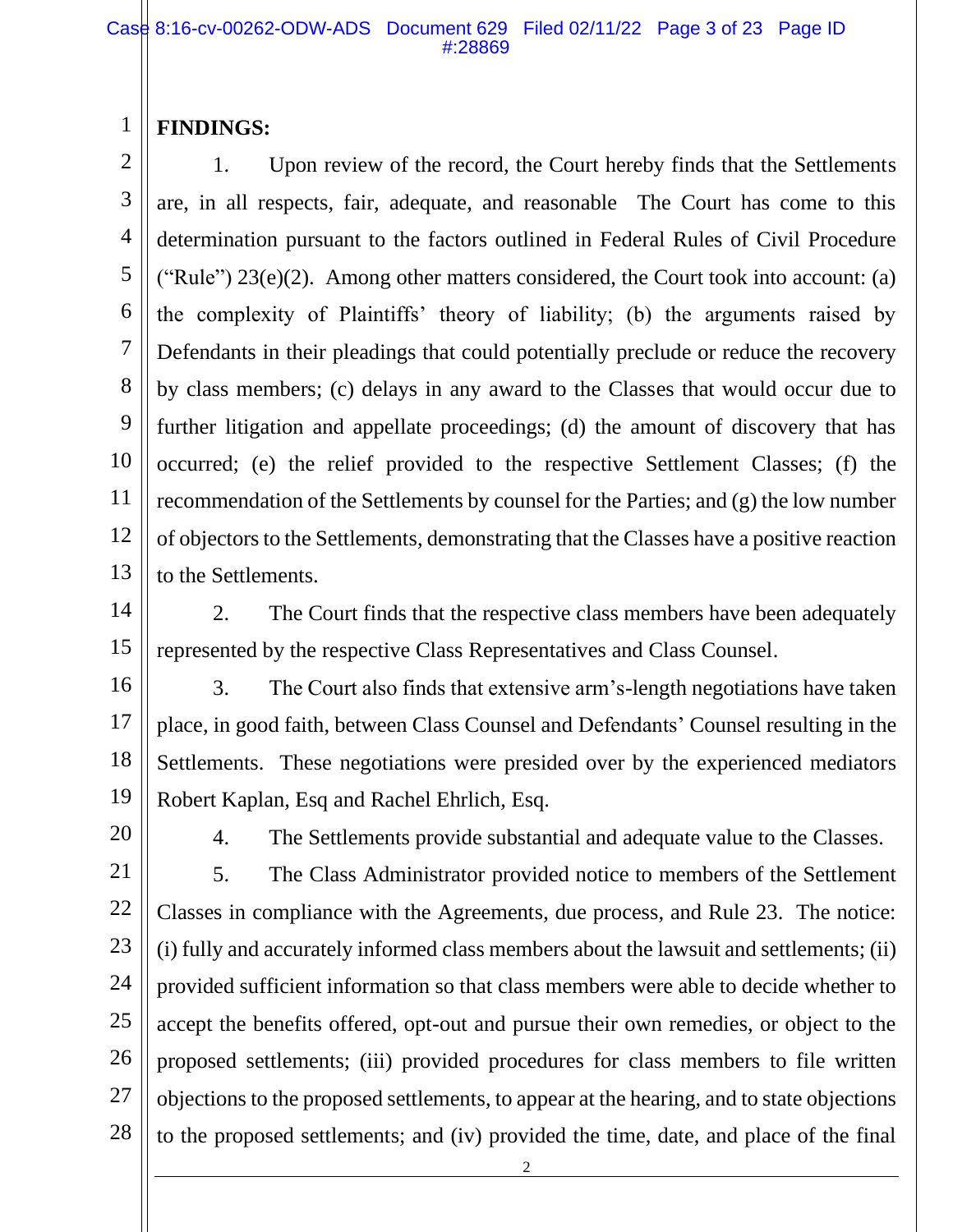#### Case 8:16-cv-00262-ODW-ADS Document 629 Filed 02/11/22 Page 4 of 23 Page ID #:28870

1 1 2 2 3 3 4 4 5 5 6 6 7 7 8 8 9 9 10 10 11 11 fairness hearing. The Court finds that the Notice provided to the Classes pursuant to the Settlement Agreements and the Preliminary Approval Order and consisting of individual direct postcard and email notice, publication notice, settlement website, and CAFA notice has been successful and (i) constituted the best practicable notice under the circumstances; (ii) constituted notice that was reasonably calculated, under the circumstances, to apprise Class Members of the pendency of the Action, their right to object to the Settlements or exclude themselves from the Classes, and to appear at the Final Approval Hearing; (iii) was reasonable and constituted due, adequate, and sufficient notice to all persons entitled to receive notice; and (iv) otherwise met all applicable requirements of the Federal Rules of Civil Procedure, the Due Process Clause of the United States Constitution, and the rules of the Court.

12 12 13 13 14 14 15 15 16 16 17 17 6. The Court finds that the appropriate government officials were properly and timely notified of the Settlement Agreements, pursuant to the Class Action Fairness Act of 2005 ("CAFA"), [28 U.S.C. § 1715.](https://www.westlaw.com/Link/Document/FullText?rs=USCLink&vr=3.0&findType=Y&cite=28%2B%2Bu%2Es%2Ec%2E%2B%2B%2B%2B1715&clientid=USCourts) The Court has reviewed the substance of this notice and finds that it complied with all applicable requirements of CAFA. As required by CAFA, more than ninety (90) days have elapsed between the date since notice was provided pursuant to CAFA and the Final Approval Hearing.

18 18 19 19 7. The Parties adequately performed their obligations under the Agreements.

20 20 21 21 22 22 8. The persons on the list attached hereto as Exhibit A have each submitted a timely request for exclusion and are hereby excluded from the Class(es) from which they excluded themselves.

23 23 24 24 25 25 26 26 27 27 9. For the reasons stated in the Preliminary Approval Order, and having found nothing in any submitted objections that would disturb these previous findings, this Court finds and determines that the proposed Settlement Classes, as defined below, meet all of the legal requirements for class certification for settlement purposes under Rule  $23(a)$  and  $(b)(3)$ .

28 28

//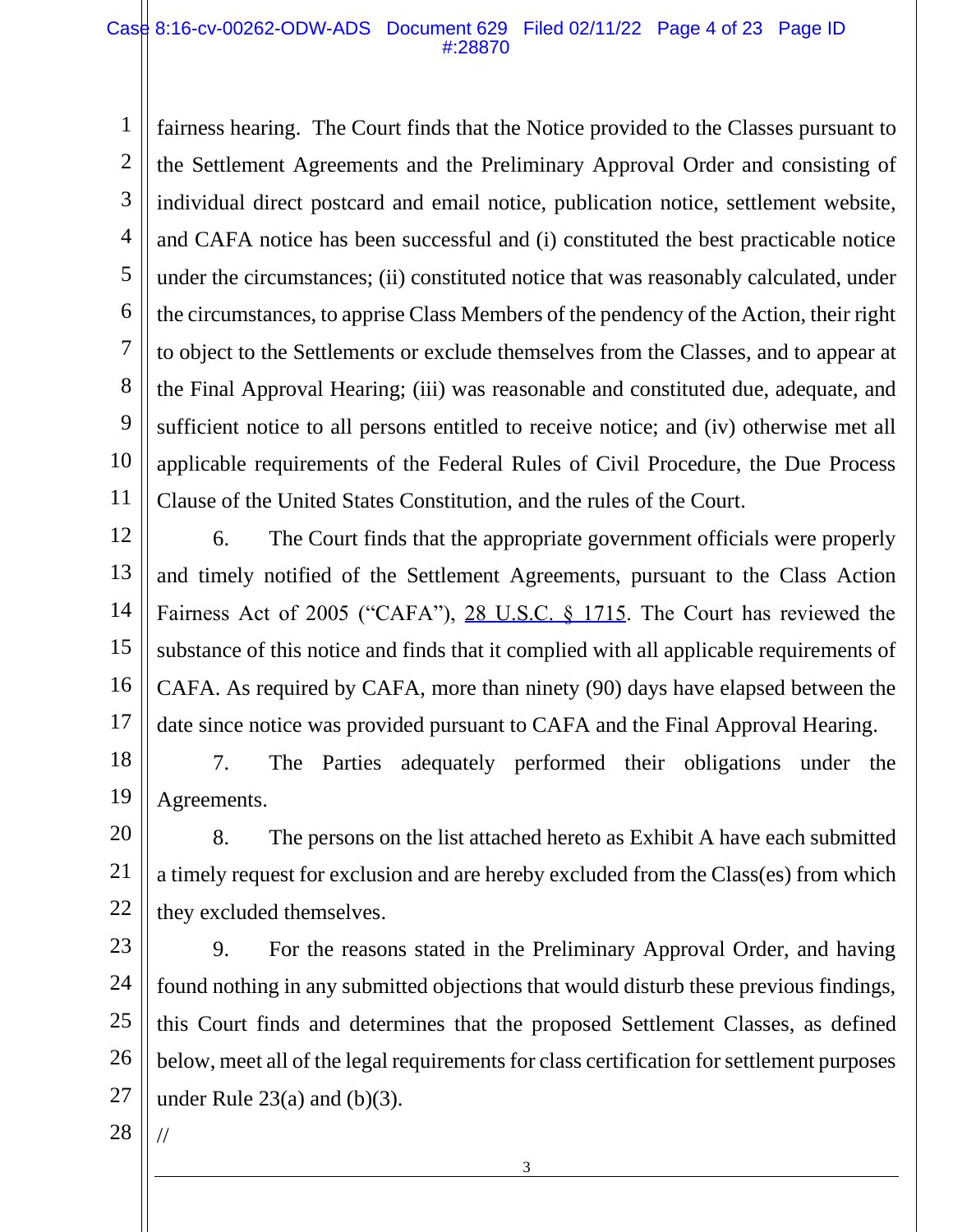| $\mathbf{1}$   | IT IS ORDERED THAT:                                                                       |  |  |  |  |
|----------------|-------------------------------------------------------------------------------------------|--|--|--|--|
| $\overline{2}$ | The Settlement Agreements are hereby finally approved in all respects,<br>1.              |  |  |  |  |
| 3              | and the Parties are hereby directed to implement the Settlement Agreements according      |  |  |  |  |
| $\overline{4}$ | to their terms and provisions.                                                            |  |  |  |  |
| 5              | The Court has personal jurisdiction over the parties to this Action and<br>2.             |  |  |  |  |
| 6              | the Class Members, venue is proper, and the Court has subject matter jurisdiction to      |  |  |  |  |
| $\overline{7}$ | approve the Settlement Agreements, including all exhibits thereto, and to enter this      |  |  |  |  |
| 8              | Order.                                                                                    |  |  |  |  |
| 9              | 3.<br>3M Settlement Class. The 3M Settlement Class is defined as:                         |  |  |  |  |
| 10             | All individuals whose PII was provided by 3M or TCA to any other individual               |  |  |  |  |
| 11             | or entity from April 13, 2015 to June 30, 2015, including:                                |  |  |  |  |
| 12             | Any person with a transponder account with a Toll Agency whose PII                        |  |  |  |  |
| 13             | was sent by 3M or TCA from April 13, 2015 to June 30, 2015 to another                     |  |  |  |  |
| 14             | Toll Agency (interoperability transmissions);                                             |  |  |  |  |
| 15             | Any person who used any of the TCA Toll Roads whose PII was sent by                       |  |  |  |  |
| 16             | 3M or TCA to a third party from April 13, 2015 to June 30, 2015 in                        |  |  |  |  |
| 17             | connection with efforts to collect tolls or penalties (collection                         |  |  |  |  |
| 18             | transmissions); and                                                                       |  |  |  |  |
| 19             | Any person whose PII was sent by 3M or TCA to a third party from April                    |  |  |  |  |
| 20             | 13, 2015 to June 30, 2015 for any reason other than those listed above                    |  |  |  |  |
| 21             | (other transmissions).                                                                    |  |  |  |  |
| 22             | Excluded from the 3M Settlement Class are: (1) employees of 3M, including their           |  |  |  |  |
| 23             | current and former directors, officers and counsel; (2) any entity that has a controlling |  |  |  |  |
| 24             | interest in Defendant; (3) Defendant's affiliates and subsidiaries; and (4) the judge to  |  |  |  |  |
| 25             | whom this case is or was assigned, any member of the judge's immediate family, and        |  |  |  |  |
| 26             | any member of the judge's staff.                                                          |  |  |  |  |
| 27             | <u>TCA Settlement Class</u> . The TCA Settlement Class is defined as:<br>4.               |  |  |  |  |
| 28             | All individuals whose PII was provided by TCA or 3M to any other individual               |  |  |  |  |
|                | 4                                                                                         |  |  |  |  |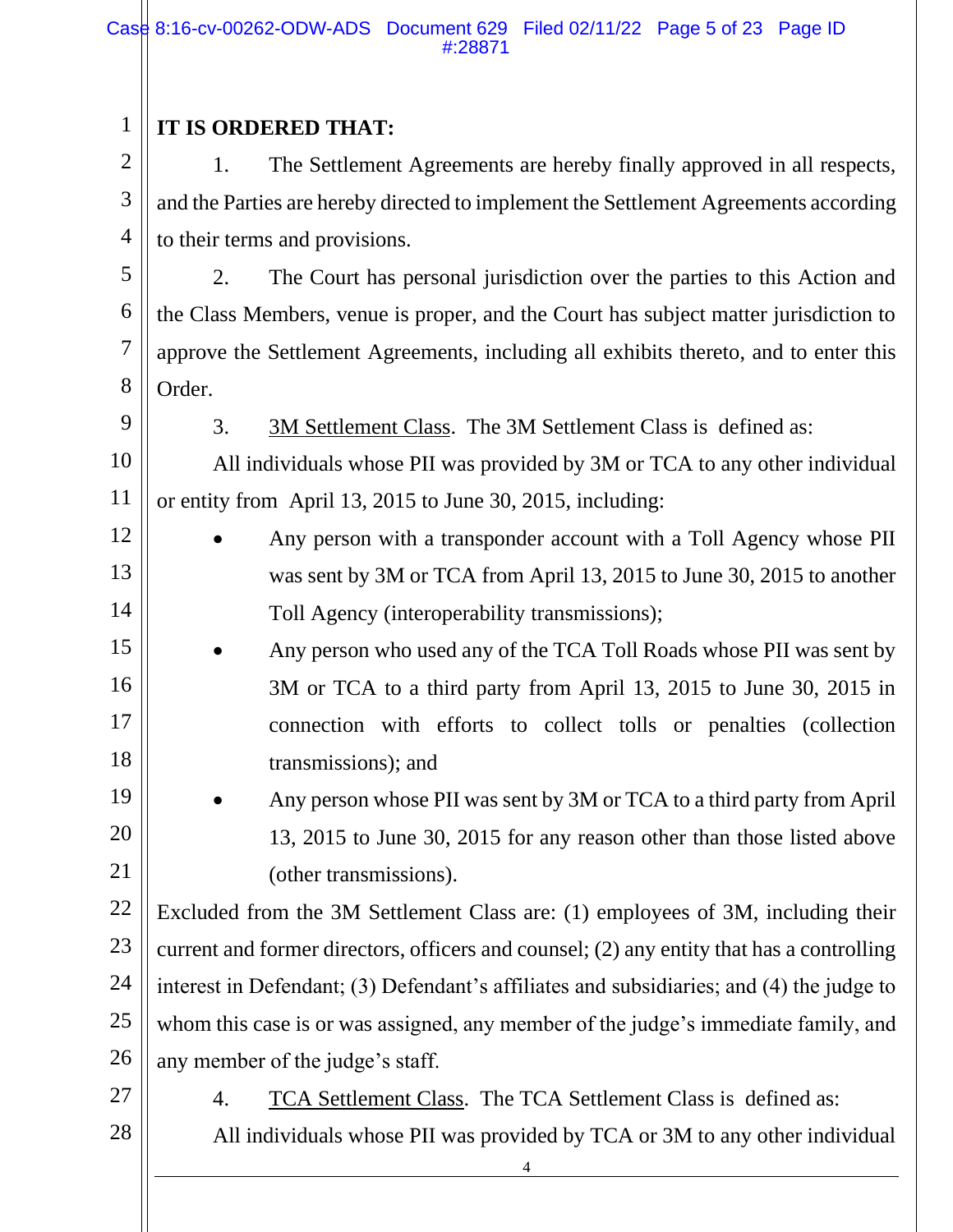3 3

4 4

5 5

6 6

7 7

8 8

9 9

10 10

11 11

12 12

13 13

1 1 2 2 or entity between April 13, 2015 and June 16, 2021. The Settlement Class consists of:

> • Any person with a transponder account with TCA or a Non-Party Toll Agency whose PII was sent by TCA or 3M Company to a Non-Party Toll Agency between April 13, 2015 and June 16, 2021 (interoperability transmissions); • Any person who used any of the TCA Toll Roads whose PII was sent by TCA or 3M to a third party between April 13, 2015 and

- June 16, 2021 in connection with efforts to collect tolls and/or penalties (collection/enforcement transmissions); and
- Any person whose PII was sent by TCA or 3M to a third party between April 13, 2015 and June 16, 2021 for any reason other than those listed above (communications transmissions).

14 14 15 15 16 16 17 17 18 18 Excluded from the TCA Settlement Class are: (1) employees of TCA, including their current and former directors, officers and counsel; (2) any entity that has a controlling interest in TCA; (3) TCA's affiliates and subsidiaries; and (4) the judge to whom this case is or was assigned, any member of the judge's immediate family, and any member of the judge's staff.

19 19 20 20 21 21 22 22 23 23 24 24 5. Binding Effect of Order. This Order applies to all claims or causes of action settled under the Agreements, and binds all members of the Settlement Classes, including those who did not properly request exclusion. Except for Paragraph 6 below, this Order does not bind persons who filed timely Requests for Exclusion as to each Settlement that they were excluded from. Attached as Exhibit A is a list of persons who properly requested to be excluded from each Settlement.

25 25 26 26 27 27 28 28 6. In accordance with both the Court's general authority to protect its jurisdiction and the All Writs Act [\(28 USC](https://www.westlaw.com/Link/Document/FullText?rs=USCLink&vr=3.0&findType=Y&cite=28%2B%2Busc%2B%2B%2B%2B1651&clientid=USCourts) § 1651), the Court hereby permanently enjoins each and every member of each of the Settlement Classes from filing or pursuing any claim or litigation against any of the persons and/or entities listed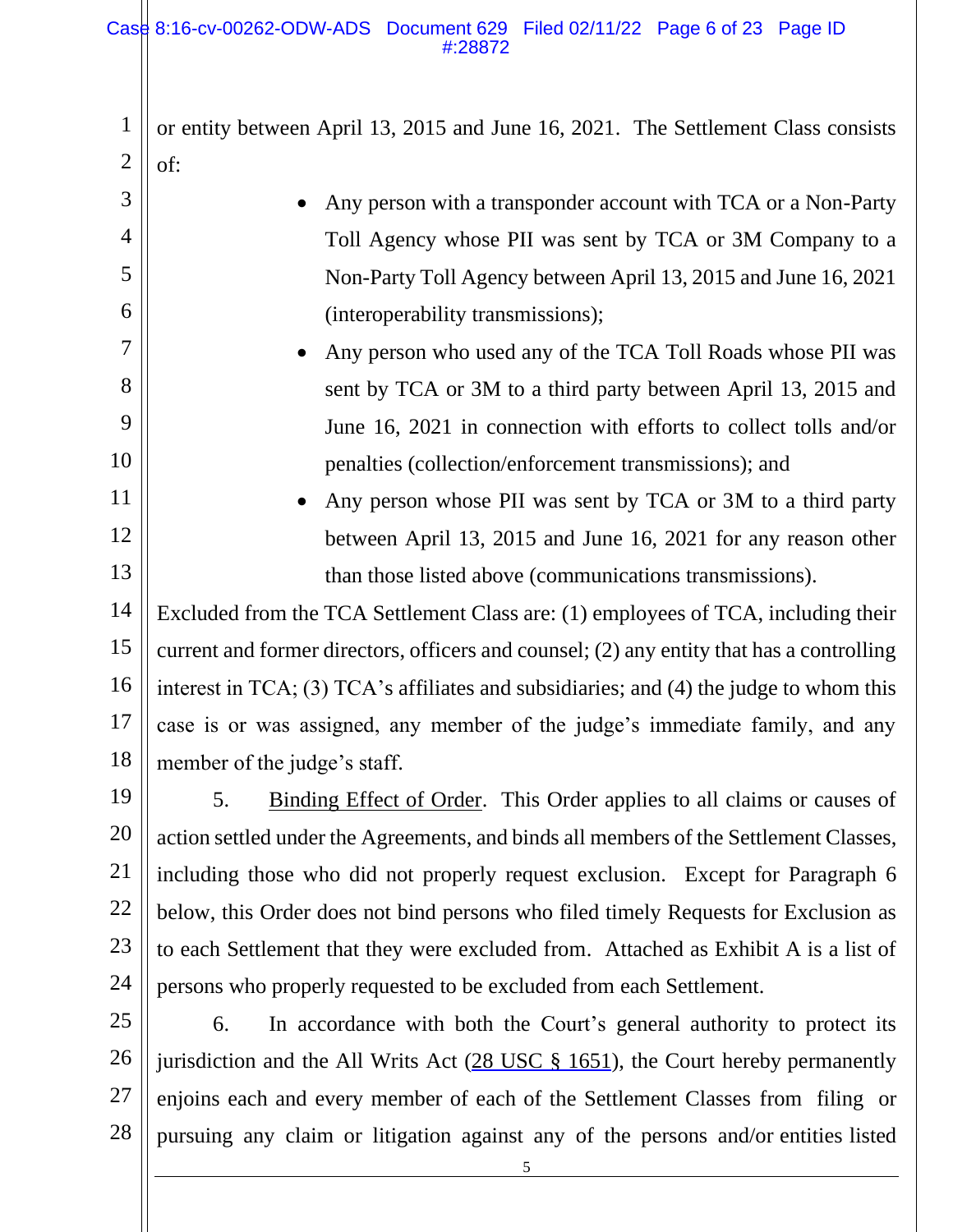#### Case 8:16-cv-00262-ODW-ADS Document 629 Filed 02/11/22 Page 7 of 23 Page ID #:28873

1 1 2 2 3 3 4 4 5 5 below in 6 (a)-(d), asserting that compliance with the obligations imposed by this Order, the Preliminary Approval Order, or either of the Agreements violates California Streets [& Highways](https://www.westlaw.com/Link/Document/FullText?rs=USCLink&vr=3.0&findType=Y&cite=ca%2Bstr%2B%2Bhwy%2Bs%2B31490&clientid=USCourts) Code section  $31490$  or any other federal, state or local constitution, statute, rule, regulation or policy purporting to limit the disclosure of personally identifiable information:

8 8

9 9

10 10

11 11

12 12

13 13

14 14

a. Any and all Released Parties (as defined in Section 2.26 of the TCA Agreement);

b. Any and all Released Parties (as defined in Section 2.26 of the 3M Agreement);

c. OCTA and Cofiroute, together with their respective officers, agents, employees and attorneys;

d. Any other person or entity who provided information to the Class Administrator pursuant to the Preliminary Approval Order, together with their respective officers, agents, employees and attorneys.

15 15 16 16 17 17 18 18 19 19 20 20 21 21 22 22 23 23 7. Release. Plaintiffs and all members of each Settlement Class who did not properly request exclusion are: (1) deemed to have released and discharged all Released Parties from all Released Claims as defined by the respective Agreements of the Settlement Classes of which they are members; and (2) barred and permanently enjoined from asserting, instituting, or prosecuting, either directly or indirectly, these claims. The full terms of the releases described in this paragraph are set forth in Section 14 of the 3M Settlement Agreement and Section 15 of the TCA Settlement Agreement and as modified by the Agreements subsequently filed with the Court on 12/30/20, [Dkt. #591-1](https://cacd-ecf.sso.dcn/n/cmecfservices/rest/file/finddoc?caseYear=2016&caseNum=00262&caseType=cv&caseOffice=8&docNum=591&docSeq=1) are specifically incorporated herein by this reference.

24 24 25 25 26 26 8. 3M Class Relief. 3M, through the Class Administrator, shall issue a Cash Award to each member of the 3M Settlement Class who submitted claims deemed timely as stated in the 3M Settlement Agreement.

27 27 28 28 9. TCA Class Relief. TCA, through the Class Administrator, shall issue a Cash Award to each Cash Distribution Class Member who submitted claims deemed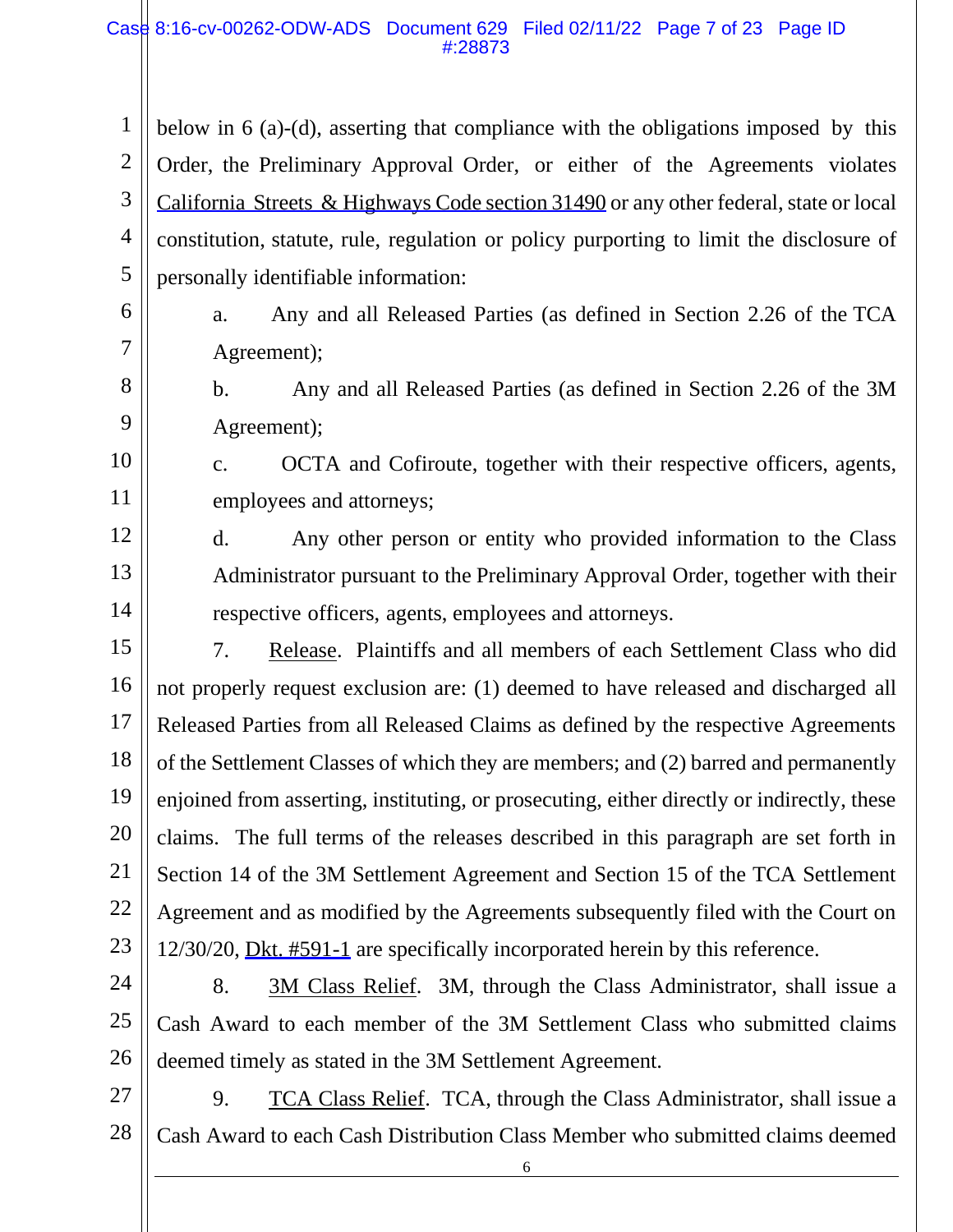1 1 2 2 timely, and shall also provide penalty forgiveness to those eligible for such relief, as stated and pursuant to the schedule provided in the TCA Settlement Agreement.

3 3

4 4

5 5

6 6

7 7

8 8

9 9

10 10

11 11

12 12

13 13

10. Neither the Agreements or any of their terms or provisions, nor any of the negotiations or proceedings connected with the Settlements, whether or not consummated, shall be construed as an admission or concession of any kind by any of the Parties. Neither the Agreements or any of their terms or provisions, nor any of the negotiations or proceedings connected with the Settlements, may be offered against any of the Parties as evidence of, or construed as or deemed to be evidence of, any presumption, concession or admission by any of the Parties regarding any issue whatsoever including: (i) whether it was appropriate for class certification; (ii) the validity of any allegation or claim that was, could have been or will be asserted against any of the Defendants; (iii) liability, negligence, fault, or wrongdoing of any kind; and (iv) the existence or scope of any damages.

14 14 15 15 16 16 11. Injunctive Relief. The TCA shall make the following changes to its business practices for a minimum of five (5) years following the Effective Date of the TCA Settlement:

17 17 18 18 19 19 20 20 21 21 a. Increase Time to Pay Tolls from 5 to 7 Days. The TCA shall not assess penalties for any person who pays their toll within seven days of using State Route 73, 133, 241, or 261. TCA shall not be required to further change its road signage or any other published information, but shall instead apply a two-day grace period beyond the advertised five days to pay.

22 22 23 23 24 24 25 25 26 26 b. Update to Privacy Policies. Within thirty (30) days after the Effective Date, TCA shall update its privacy policy in the FastTrak account agreement and its website to include a list of the categories of PII sent to any third party, including but not limited to CTOC entities, and a separate list of the categories of PII TCA receives from other Non-Party Toll Agencies.

27 27 28 28 c. Re-Set of Opt-in Status for Communications by TCA. The Court authorizes the Foothill/Eastern Transportation Corridor Agency and San Joaquin Hills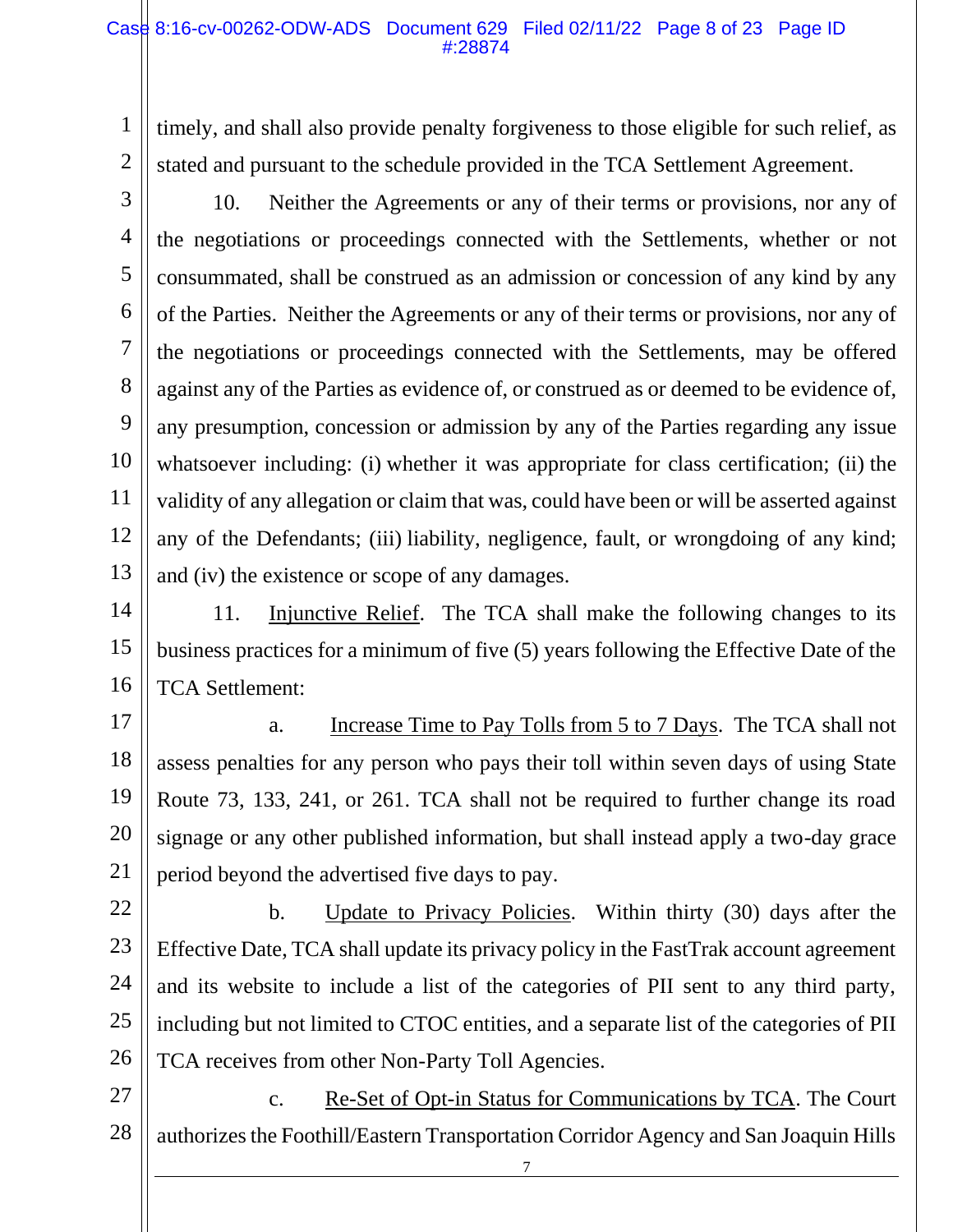#### Case 8:16-cv-00262-ODW-ADS Document 629 Filed 02/11/22 Page 9 of 23 Page ID #:28875

1 1 2 2 3 3 4 4 5 5 6 6 7 7 Transportation Corridor Agency each to send, following the Effective Date of the TCA Agreement: (i) a single email to all account holders notifying them that they have been opted out and asking them to select their communications preferences in their online account; and (ii) a statement to be included in any other communications that would otherwise be sent to TCA customers advising them to update their communications preferences and/or containing a link to a website that allows TCA customers to update their communications preferences.

8 8 9 9 10 10 11 11 12 12 d. FTB Transmissions. When TCA sends PII to the Franchise Tax Board ("FTB") for the purpose of placing a tax intercept, TCA shall send only the PII that the FTB requires to place such tax intercept. For purposes of this Order and settlement purposes, it is understood that the FTB requires TCA to send an individual's social security number in order to place a tax intercept on such individual.

13 13 14 14 15 15 16 16 17 17 e. Rental Car Transmissions. When TCA transmits PII to a rental car company as a result of a rental car traveling on State Route 73, 133, 241, or 261 and failing to pay a toll associated with travel on such Route, TCA shall transmit only such PII as is contained in the toll violation notice resulting from the aforementioned failure to pay a toll.

18 18 19 19 20 20 21 21 22 22 23 23 f. Skip Tracers. TCA shall use skip tracers only in instances where (i) mail is returned to TCA as undeliverable, or (ii) TCA requires the use of skip tracers to obtain information that the FTB requires to place a tax intercept. Notwithstanding the foregoing, if legislation is enacted that provides for the use of skip tracers in additional instances, TCA shall also be permitted to use skip tracers in those additional instances.

24 24 25 25 26 26 27 27 g. DMV Registration Holds. When TCA sends PII to the California Department of Motor Vehicles ("DMV") for the purpose of causing the DMV to place a DMV registration hold, TCA shall only send the PII that the DMV requires to place a DMV registration hold.

28 28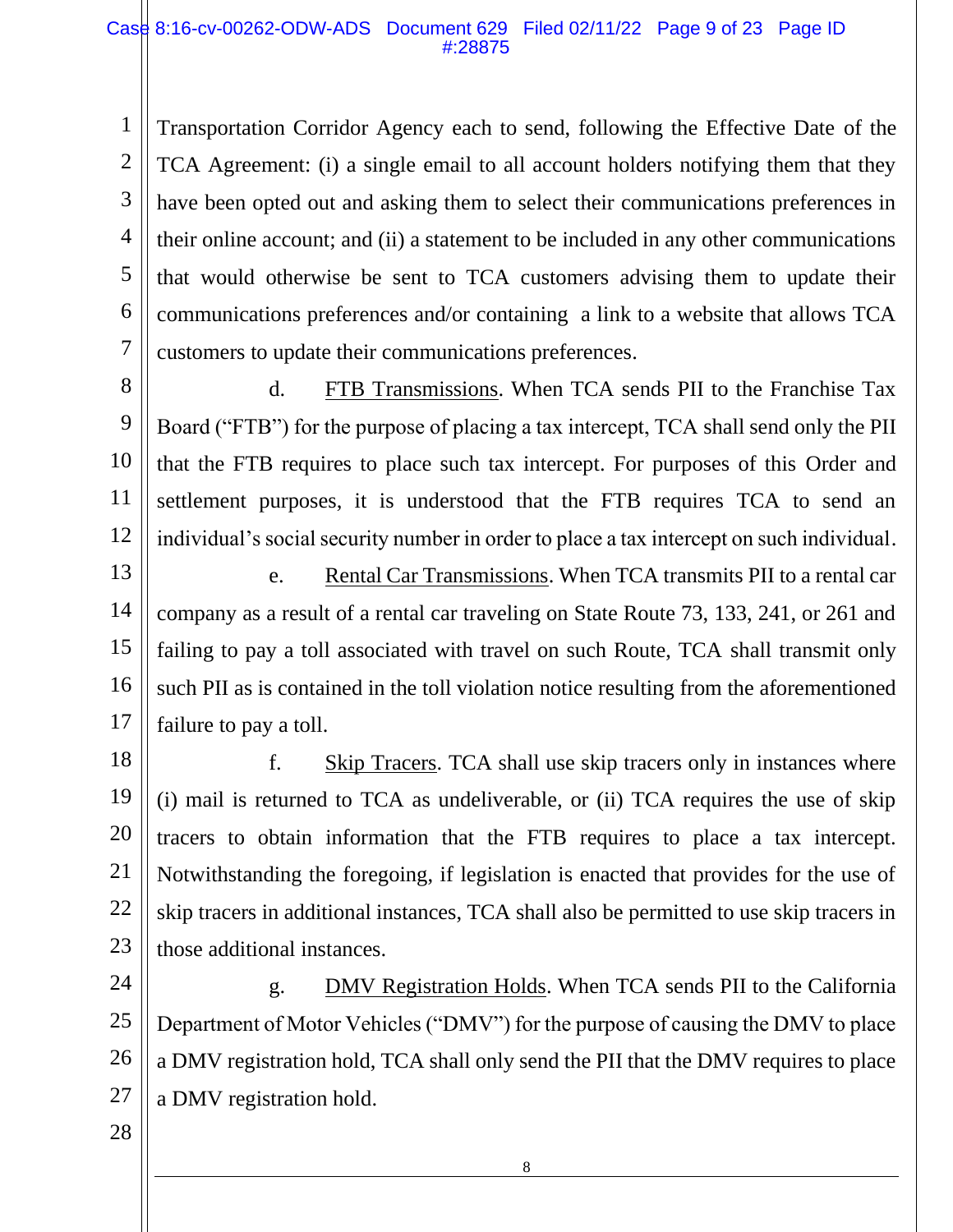1 2 3 4 12. Administrator Costs. Notice and Administration Costs of up to \$3,254,366.60 shall be paid out of the TCA Settlement Fund and up to \$448,869.45 shall be paid out of the 3M Settlement Fund, according to the terms of the Settlement Agreements, to the Class Administrator, Epiq Class Action and Claims Solutions, Inc.

 5 6 13. Dismissal with Prejudice. The Court dismisses with prejudice all claims of the members of the Settlement Classes asserted in this Action.

 7 8 9 10 11 14. Court's Jurisdiction. Without affecting the finality of this Order or the Judgment in any way, pursuant to the Parties' request, the Special Master and Court shall retain jurisdiction over all matters relating to the interpretation, administration, implementation, effectuation, consummation, and enforcement of the Agreements and this Order and judgment, and for any other necessary purpose.

**IT IS SO ORDERED.**

February 11, 2022

12

13

14

15

16

17

18

19

20

21

22

23

24

25

26

27

 $\mathscr{L}(\mathscr{A})\cong \mathscr{L}(\mathscr{A})$  ,  $\mathscr{L}(\mathscr{A})$  ,  $\mathscr{L}(\mathscr{A})$ 

 **OTIS D. WRIGHT, II UNITED STATES DISTRICT JUDGE**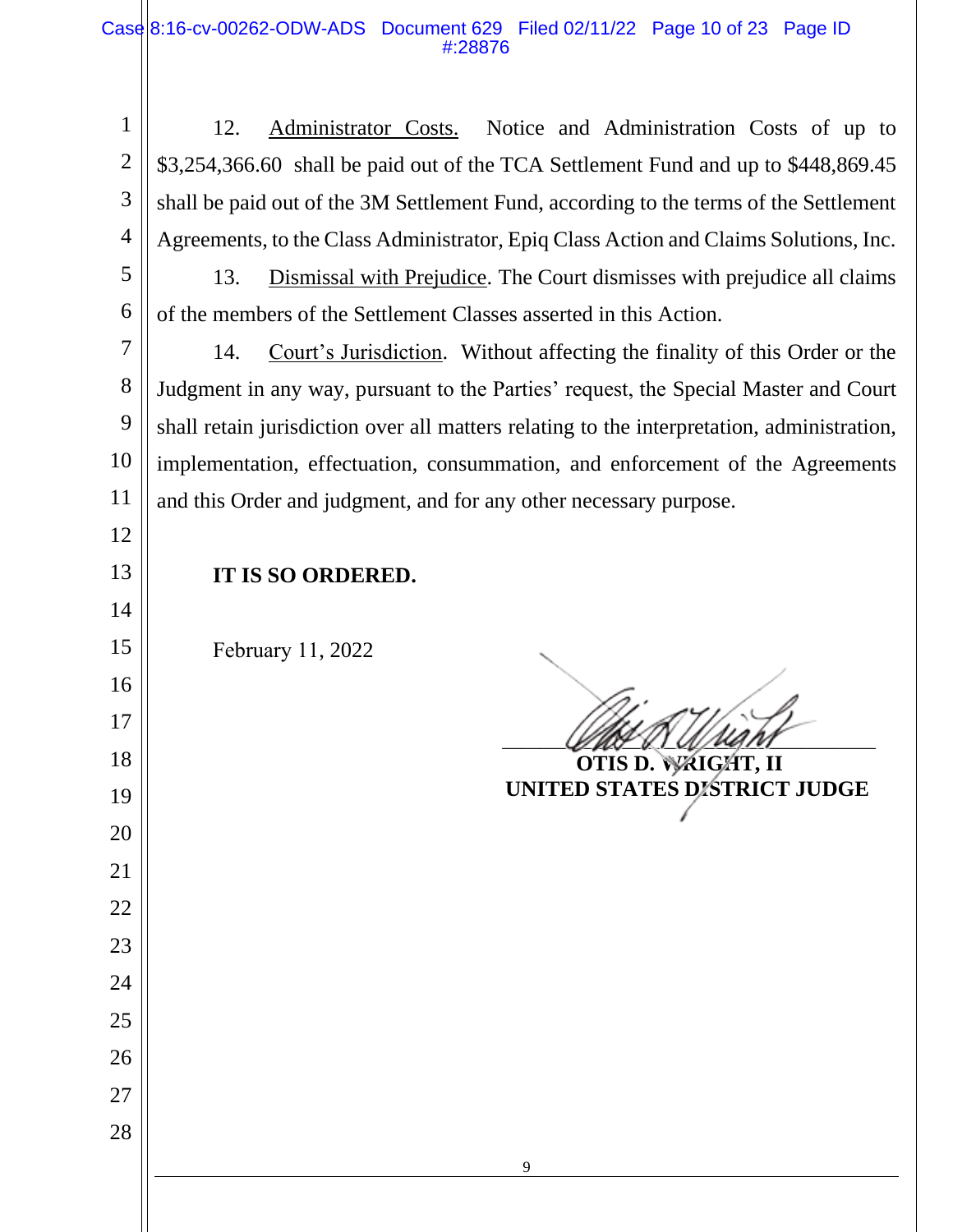# Attachment 1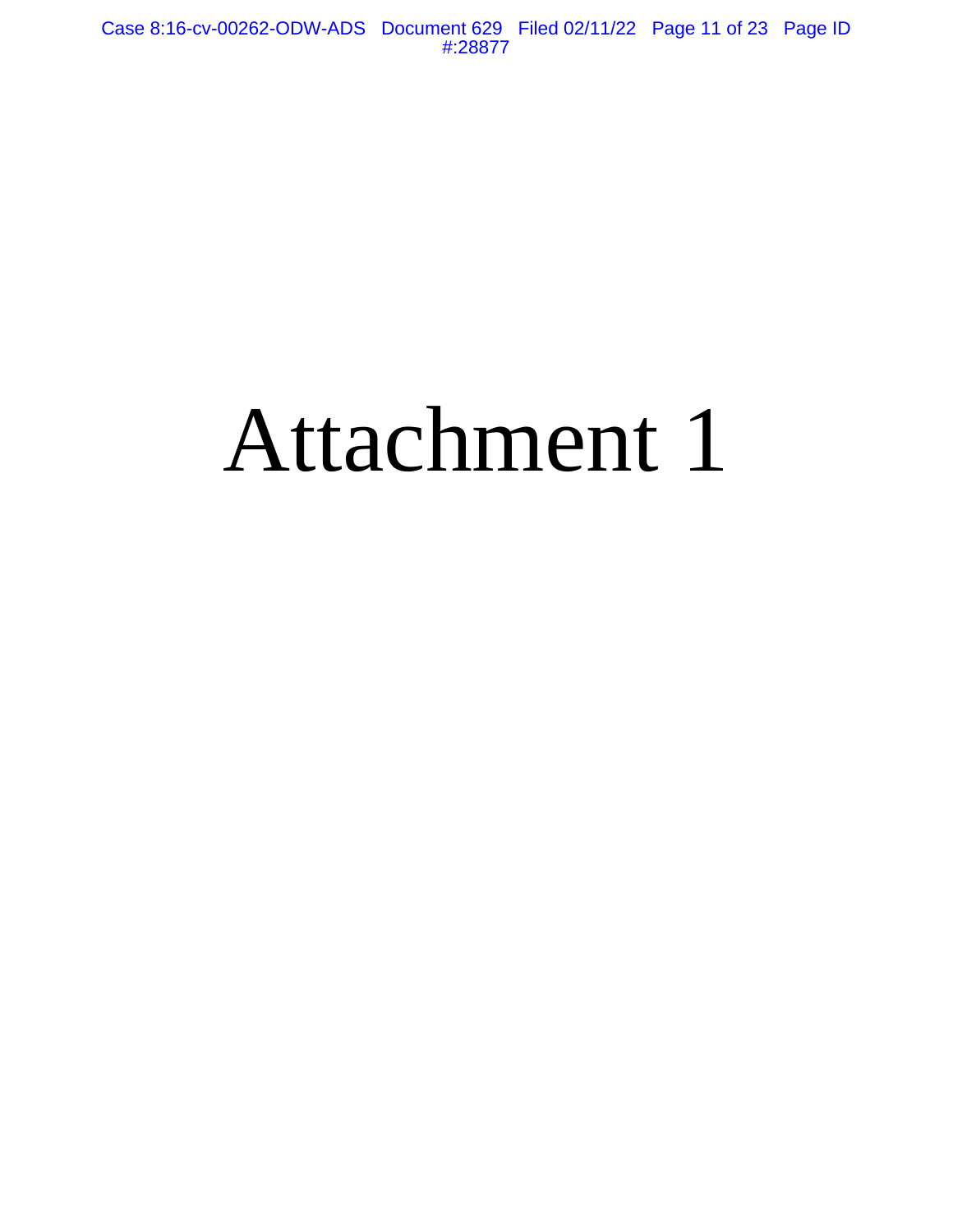

| <b>Number</b>  | <b>First Name</b> | <b>Middle Name</b> | <b>Last Name</b>    | <b>TCA</b>   | 3M           |
|----------------|-------------------|--------------------|---------------------|--------------|--------------|
| $\mathbf{1}$   | <b>AARON</b>      | ${\sf R}$          | <b>GILLIAM</b>      | $\checkmark$ | $\checkmark$ |
| 2              | <b>AARON</b>      |                    | <b>MERNICK</b>      | $\checkmark$ | $\checkmark$ |
| 3              | ABRAHAM           |                    | <b>VILLA</b>        | $\checkmark$ | $\checkmark$ |
| 4              | <b>ADRIAN</b>     | Α                  | <b>RAMOS</b>        | $\checkmark$ | $\checkmark$ |
| 5              | <b>ADRIANE</b>    | <b>DONNA</b>       | <b>GEGGIE</b>       | $\checkmark$ | $\checkmark$ |
| 6              | ALBERT            | Α                  | <b>GONZALES</b>     | $\checkmark$ | $\checkmark$ |
| $\overline{7}$ | ALESSANDRO        |                    | <b>ASSANTI</b>      | ✓            | $\checkmark$ |
| 8              | ALEXANDER         |                    | <b>BAKHTIARI</b>    | ✓            | $\checkmark$ |
| 9              | ALEXANDER         |                    | <b>MORALES</b>      | $\checkmark$ | $\checkmark$ |
| 10             | ALI               |                    | <b>MAKVANDI</b>     | $\checkmark$ | $\checkmark$ |
| 11             | <b>ALICE</b>      |                    | <b>NEE</b>          | $\checkmark$ | $\checkmark$ |
| 12             | <b>ALLAN</b>      | LEE                | <b>DOLLISON</b>     | ✓            | $\checkmark$ |
| 13             | AMADOU            |                    | <b>KANTE</b>        | ✓            | $\checkmark$ |
| 14             | ANDREA            | <b>NICOLE</b>      | PETRUZZIELLO        | $\checkmark$ | $\checkmark$ |
| 15             | <b>ANDRES</b>     |                    | <b>OSORIO</b>       | ✓            | $\checkmark$ |
| 16             | ANDREW            |                    | <b>GERRY</b>        | $\checkmark$ | $\checkmark$ |
| 17             | ANDREW            |                    | <b>MARTIN</b>       | $\checkmark$ | $\checkmark$ |
| 18             | ANDREW            |                    | <b>REYES</b>        | ✓            | $\checkmark$ |
| 19             | ANDREW            | $\mathsf C$        | <b>SMITH</b>        | $\checkmark$ | $\checkmark$ |
| 20             | ANDY              |                    | <b>MONTIEL</b>      | ✓            | $\checkmark$ |
| 21             | ANGEL             |                    | <b>RODRIGUEZ</b>    | $\checkmark$ | $\checkmark$ |
| 22             | <b>ANNE</b>       |                    | <b>EDRISI</b>       | $\checkmark$ | $\checkmark$ |
| 23             | <b>ANNETTE</b>    | К                  | CORRAO              | ✓            | $\checkmark$ |
| 24             | <b>ANNIE</b>      |                    | <b>GILL</b>         | ✓            | $\checkmark$ |
| 25             | <b>ANTHONY</b>    | J                  | <b>GLASIER</b>      | $\checkmark$ | $\checkmark$ |
| 26             | <b>ANTHONY</b>    |                    | LUONG               | $\checkmark$ | $\checkmark$ |
| 27             | <b>ANTHONY</b>    |                    | <b>MANZO</b>        | $\checkmark$ | $\checkmark$ |
| 28             | <b>ANTHONY</b>    |                    | <b>MOUMJIAN</b>     | $\checkmark$ | $\checkmark$ |
| 29             | <b>ANTHONY</b>    |                    | RAMIREZ             | ✓            | $\checkmark$ |
| 30             | <b>ANTONIOS</b>   |                    | <b>GAMILIS</b>      | $\checkmark$ |              |
| 31             | <b>ANWAR</b>      |                    | <b>GREER</b>        | $\checkmark$ | $\checkmark$ |
| 32             | <b>AQEEL</b>      |                    | ABBAS               | ✓            | ✓            |
| 33             | ARA               |                    | <b>HAROUTOUNIAN</b> | ✓            | ✓            |
| 34             | ARANG             |                    | ABEDINZADEH         | ✓            | ✓            |
| 35             | ARMANDO           |                    | <b>MORALES</b>      | ✓            | ✓            |
| 36             | <b>ARMANDO</b>    |                    | SANCHEZ             | ✓            | ✓            |
| 37             | <b>ARNE</b>       |                    | <b>LINDER</b>       | ✓            | ✓            |
| 38             | <b>ASHANTE</b>    | <b>JAZLYN</b>      | <b>ROBINSON</b>     | ✓            | ✓            |
| 39             | <b>LEE</b>        |                    | <b>AUGARTON</b>     |              | ✓            |
| 40             | <b>AUSTIN</b>     |                    | <b>ROMERO</b>       | ✓            | ✓            |
| 41             | <b>BAGUS</b>      | ANAK AGUNG         | <b>GEDE</b>         | ✓            | $\checkmark$ |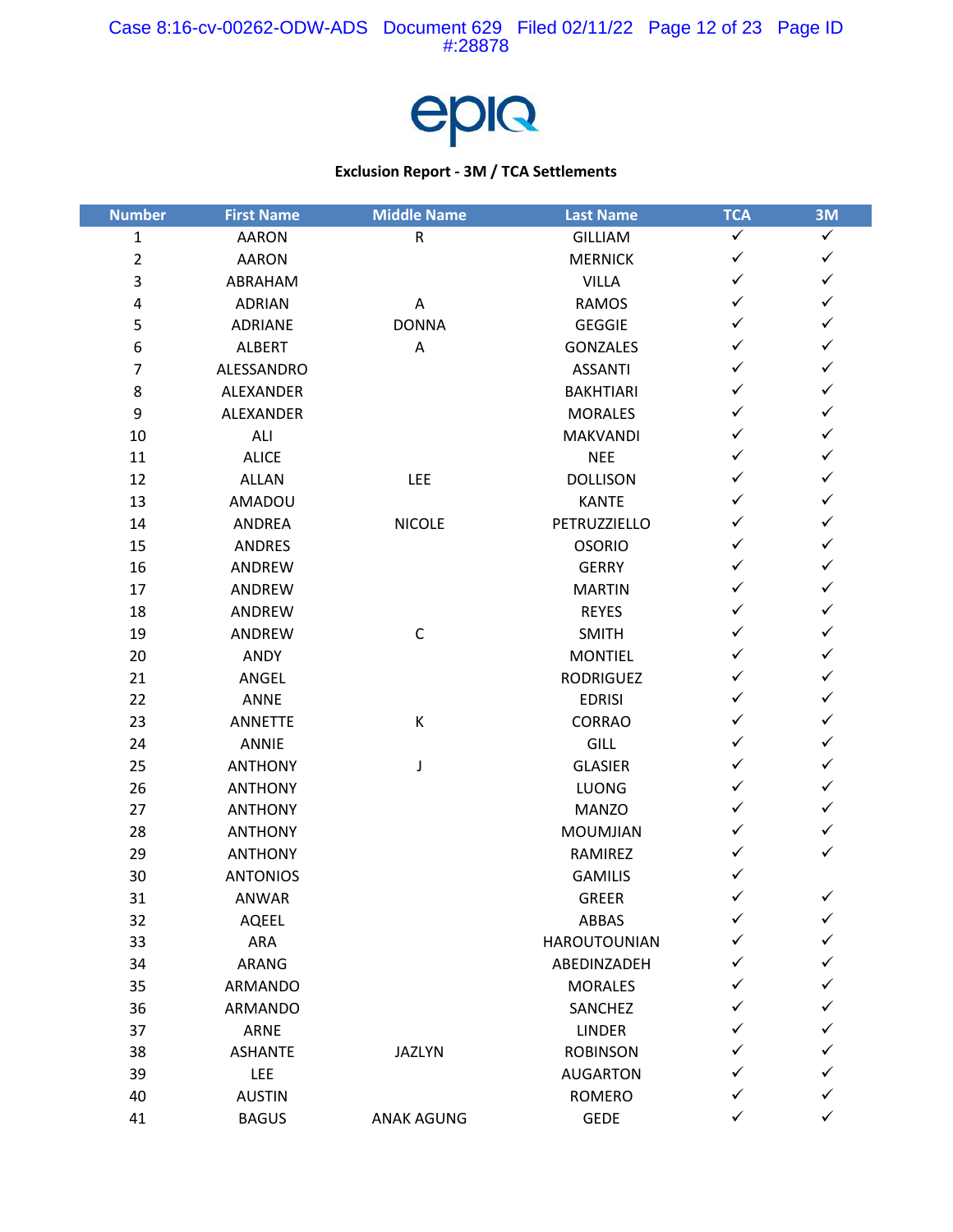

| <b>Number</b> | <b>First Name</b> | <b>Middle Name</b> | <b>Last Name</b>  | <b>TCA</b>   | 3M           |
|---------------|-------------------|--------------------|-------------------|--------------|--------------|
| 42            | <b>BAHRAM</b>     | M                  | <b>TOUSKI</b>     | $\checkmark$ | $\checkmark$ |
| 43            | <b>BARBARA</b>    |                    | <b>PATINO</b>     | $\checkmark$ | $\checkmark$ |
| 44            | <b>BARBARA</b>    |                    | <b>ROPELATO</b>   | $\checkmark$ | $\checkmark$ |
| 45            | <b>BENJAMIN</b>   | <b>ALAN</b>        | <b>GOLDBERG</b>   | $\checkmark$ | $\checkmark$ |
| 46            | <b>BENYAMIN</b>   | Υ                  | YACOUB            | $\checkmark$ | $\checkmark$ |
| 47            | <b>BETH</b>       | Α                  | <b>SMITH</b>      | $\checkmark$ | $\checkmark$ |
| 48            | <b>BINH</b>       |                    | <b>DINH</b>       | ✓            | $\checkmark$ |
| 49            | <b>BINH</b>       |                    | VU                | $\checkmark$ | $\checkmark$ |
| 50            | <b>BLAKE</b>      | Α                  | <b>ROSEBERRY</b>  | $\checkmark$ | $\checkmark$ |
| 51            | <b>BOBBI</b>      |                    | CARROLL           | $\checkmark$ | $\checkmark$ |
| 52            | <b>BRADLY</b>     |                    | <b>GRUNBAUM</b>   | $\checkmark$ | $\checkmark$ |
| 53            | <b>BRANDEN</b>    |                    | <b>FULLNER</b>    | ✓            | $\checkmark$ |
| 54            | <b>BRANDON</b>    | <b>MATHEW</b>      | <b>BISHOP</b>     | $\checkmark$ | $\checkmark$ |
| 55            | <b>BRANDON</b>    |                    | PAIZ              | $\checkmark$ | $\checkmark$ |
| 56            | <b>BRANDON</b>    |                    | <b>PHILLIPS</b>   | ✓            | $\checkmark$ |
| 57            | <b>BRANDON</b>    | Α                  | <b>TROSTLE</b>    | $\checkmark$ | $\checkmark$ |
| 58            | <b>BRENT</b>      | <b>JAMES</b>       | <b>JESSEE</b>     | $\checkmark$ | $\checkmark$ |
| 59            | <b>BRIAN</b>      | ${\sf P}$          | <b>HARDIMAN</b>   | $\checkmark$ | $\checkmark$ |
| 60            | <b>BRIAN</b>      |                    | <b>HAYES</b>      | $\checkmark$ | $\checkmark$ |
| 61            | <b>BRIAN</b>      |                    | <b>SKELTON</b>    | $\checkmark$ | $\checkmark$ |
| 62            | <b>BRIAN</b>      |                    | <b>TURNER</b>     | $\checkmark$ | $\checkmark$ |
| 63            | <b>BRIANNA</b>    |                    | RAMOS-VILLAGOMEZ  | $\checkmark$ | $\checkmark$ |
| 64            | <b>BRODIE</b>     | ${\sf R}$          | MARSHALL          | $\checkmark$ | $\checkmark$ |
| 65            | <b>BRUCE</b>      | $\mathsf C$        | <b>HUNTER</b>     | $\checkmark$ | $\checkmark$ |
| 66            | <b>BRUNO</b>      |                    | BALDERRAMA        | $\checkmark$ | $\checkmark$ |
| 67            | <b>BRYAN</b>      | <b>ROBERT</b>      | <b>BELL</b>       | $\checkmark$ | $\checkmark$ |
| 68            | <b>BRYAN</b>      | <b>DAVID</b>       | <b>BROERMAN</b>   | $\checkmark$ | $\checkmark$ |
| 69            | <b>BRYAN</b>      |                    | <b>HENDRY</b>     | $\checkmark$ | $\checkmark$ |
| 70            | <b>BRYAN</b>      | W                  | <b>THOMPSON</b>   | ✓            | $\checkmark$ |
| 71            | <b>CAREN</b>      |                    | <b>WOLF</b>       | $\checkmark$ | $\checkmark$ |
| 72            | CARL              |                    | <b>BALZANTI</b>   | $\checkmark$ | $\checkmark$ |
| 73            | CARLA             | <b>MARIE</b>       | <b>YORBA</b>      | ✓            | ✓            |
| 74            | CARLOS            |                    | HERRERA-GUTIERREZ |              | ✓            |
| 75            | CAROL             |                    | <b>BARRY</b>      |              | ✓            |
| 76            | <b>CECELIA</b>    | Α                  | LAHR              | ✓            | ✓            |
| 77            | CHAD              |                    | <b>CHESEBRO</b>   |              | ✓            |
| 78            | <b>CHARLES</b>    |                    | <b>CONTRERAS</b>  | ✓            | ✓            |
| 79            | <b>CHARLES</b>    | <b>VAN</b>         | <b>NGUYEN</b>     |              | ✓            |
| 80            | CHARLES           | Α                  | PENNELL           |              | ✓            |
| 81            | <b>CHARLES</b>    |                    | REYNOLDS          | ✓            | ✓            |
| 82            | CHARLES           |                    | TRIEU             | ✓            | $\checkmark$ |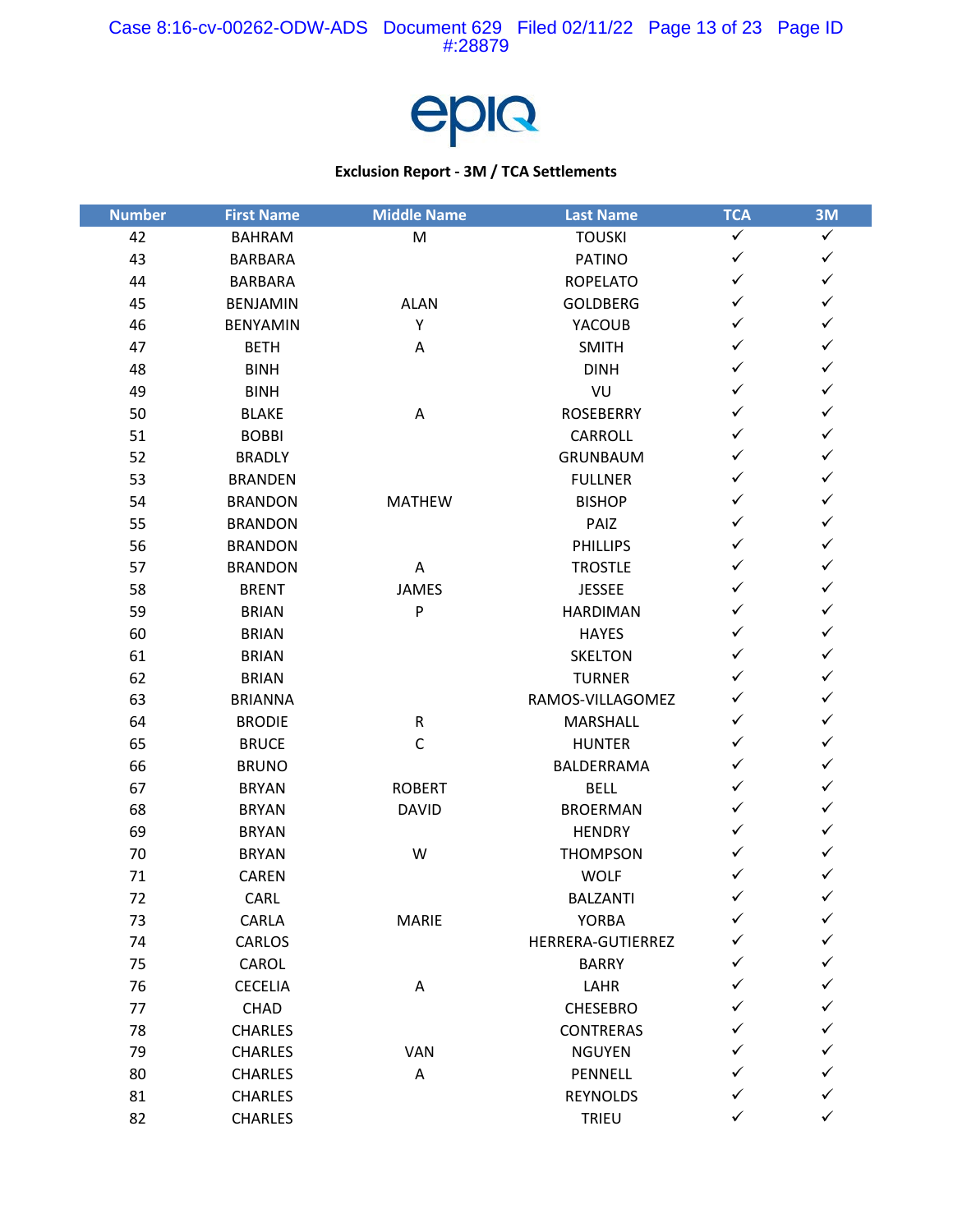

| <b>Number</b> | <b>First Name</b>  | <b>Middle Name</b> | <b>Last Name</b>     | <b>TCA</b>   | 3M           |
|---------------|--------------------|--------------------|----------------------|--------------|--------------|
| 83            | <b>CHEN</b>        |                    | <b>GUOHUI</b>        | $\checkmark$ | $\checkmark$ |
| 84            | <b>CHERYL</b>      |                    | <b>BOKANO</b>        | $\checkmark$ | $\checkmark$ |
| 85            | <b>CHRISTIAN</b>   |                    | ANDERSON             | $\checkmark$ | $\checkmark$ |
| 86            | <b>CHRISTIAN</b>   |                    | YASSA                | $\checkmark$ | $\checkmark$ |
| 87            | <b>CHRISTINE</b>   |                    | <b>WHITE</b>         | $\checkmark$ | $\checkmark$ |
| 88            | <b>CHRISTOPHER</b> |                    | <b>BISSONNETTE</b>   | $\checkmark$ | $\checkmark$ |
| 89            | <b>CHRISTOPHER</b> |                    | MANASSERO            | $\checkmark$ | $\checkmark$ |
| 90            | <b>CHRISTOPHER</b> | M                  | <b>MAZZUCKIS</b>     | $\checkmark$ | $\checkmark$ |
| 91            | <b>CHRISTOPHER</b> | H                  | <b>RUSH</b>          | $\checkmark$ | $\checkmark$ |
| 92            | <b>CINDY</b>       |                    | ANDERSON             | $\checkmark$ | $\checkmark$ |
| 93            | <b>CODY</b>        |                    | <b>LINDSAY</b>       | $\checkmark$ | $\checkmark$ |
| 94            | CONALLEE           |                    | <b>MOSS</b>          | ✓            | $\checkmark$ |
| 95            | CONRADO            | Α                  | <b>PORTNOY</b>       | $\checkmark$ | $\checkmark$ |
| 96            | CONSTANCE          | P                  | <b>HENES</b>         | $\checkmark$ | $\checkmark$ |
| 97            | <b>CRISTIAN</b>    | <b>GERARDO</b>     | <b>ROJAS</b>         | $\checkmark$ | $\checkmark$ |
| 98            | <b>DALILA</b>      |                    | <b>ORTEGA</b>        | $\checkmark$ | $\checkmark$ |
| 99            | <b>DAN</b>         |                    | <b>DUMITRU</b>       | $\checkmark$ | $\checkmark$ |
| 100           | <b>DANA</b>        | ANDREW             | <b>KEIR</b>          | $\checkmark$ | $\checkmark$ |
| 101           | <b>DANIEL</b>      | <b>ALFONSO</b>     | <b>EGER</b>          | $\checkmark$ | $\checkmark$ |
| 102           | <b>DANIEL</b>      | $\mathsf E$        | <b>GARCIA</b>        | $\checkmark$ | $\checkmark$ |
| 103           | <b>DANIEL</b>      | $\mathsf R$        | RAMIREZ              | $\checkmark$ | $\checkmark$ |
| 104           | <b>DANIEL</b>      | M                  | RESENDIZ             | $\checkmark$ | $\checkmark$ |
| 105           | <b>DANIEL</b>      | <b>GUINN</b>       | SHAY                 | $\checkmark$ | $\checkmark$ |
| 106           | <b>DAVID</b>       |                    | <b>ENGELBERT</b>     | $\checkmark$ | $\checkmark$ |
| 107           | <b>DAVID</b>       | <b>JAMES</b>       | <b>FULLER</b>        | $\checkmark$ | $\checkmark$ |
| 108           | <b>DAVID</b>       |                    | <b>GINSBERG</b>      | $\checkmark$ | $\checkmark$ |
| 109           | <b>DAVID</b>       |                    | <b>GOMEZ</b>         | $\checkmark$ | $\checkmark$ |
| 110           | <b>DAVID</b>       |                    | <b>KANOY</b>         | $\checkmark$ | $\checkmark$ |
| 111           | <b>DAVID</b>       | $\mathsf C$        | <b>KAUFFMAN</b>      | ✓            | $\checkmark$ |
| 112           | <b>DAVID</b>       |                    | <b>NEIDHARDT III</b> | ✓            | $\checkmark$ |
| 113           | <b>DAVID</b>       | B                  | <b>PODESTA</b>       | $\checkmark$ | $\checkmark$ |
| 114           | <b>DAVID</b>       |                    | SANCHEZ              | ✓            | ✓            |
| 115           | <b>DAWN</b>        | ${\sf M}$          | <b>KEITH</b>         |              | ✓            |
| 116           | <b>DEANA</b>       | <b>URIAH</b>       | MOLLÉ                |              | ✓            |
| 117           | <b>DEBORA</b>      | ${\sf R}$          | <b>FERREIRA</b>      | ✓            |              |
| 118           | <b>DEBORAH</b>     | ANN                | <b>KURILCHYK</b>     |              | $\checkmark$ |
| 119           | <b>DEBORAH</b>     |                    | LAMB                 | ✓            | ✓            |
| 120           | <b>DEBRA</b>       | E                  | <b>SUZUKI</b>        | ✓            | ✓            |
| 121           | <b>DIANA</b>       | D                  | ALLEN                |              | ✓            |
| 122           | <b>DIANA</b>       |                    | <b>PROFANT</b>       | ✓            | ✓            |
| 123           | <b>DIANE</b>       | M                  | <b>SUPPLE</b>        | ✓            | $\checkmark$ |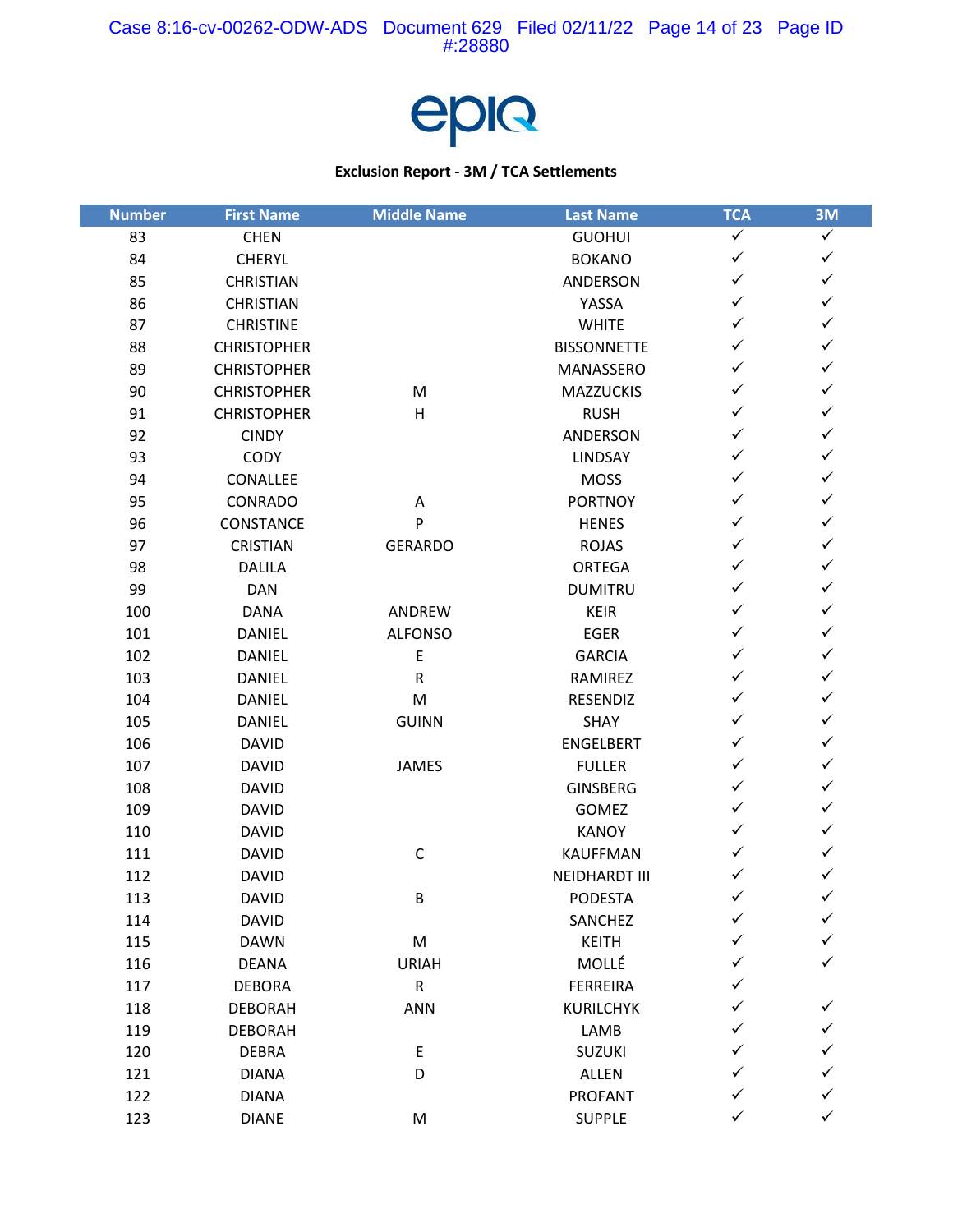

| <b>Number</b> | <b>First Name</b> | <b>Middle Name</b>        | <b>Last Name</b>     | <b>TCA</b>   | 3M           |
|---------------|-------------------|---------------------------|----------------------|--------------|--------------|
| 124           | <b>DIBA</b>       |                           | KAZERANI             | ✓            | $\checkmark$ |
| 125           | <b>DIMETRIO</b>   |                           | <b>GONZALEZ</b>      | ✓            | $\checkmark$ |
| 126           | <b>DOMINIQUE</b>  |                           | <b>GALLARDO</b>      | ✓            | $\checkmark$ |
| 127           | <b>DONNA</b>      |                           | <b>BRINKMAN</b>      | ✓            |              |
| 128           | <b>DONNY</b>      |                           | <b>FRANCO</b>        | ✓            | $\checkmark$ |
| 129           | <b>DYLAN</b>      | ${\sf R}$                 | <b>CUTILLO</b>       | ✓            | $\checkmark$ |
| 130           | <b>DYLAN</b>      | <b>STEVEN</b>             | <b>YOUNG</b>         | ✓            | ✓            |
| 131           | <b>EARTH</b>      | <b>MECHANICS</b>          | <b>INC</b>           | ✓            |              |
| 132           | <b>EDUARDO</b>    | <b>MERCADO</b>            | CARVAJAL             | ✓            | $\checkmark$ |
| 133           | <b>EDUARDO</b>    |                           | <b>GUILLEN</b>       | ✓            | ✓            |
| 134           | <b>EDWAR</b>      |                           | <b>MOUSA</b>         | ✓            | $\checkmark$ |
| 135           | EDWARD            |                           | <b>KIM</b>           | ✓            | $\checkmark$ |
| 136           | <b>EDWIN</b>      | $\mathsf C$               | ANGELES              | ✓            | $\checkmark$ |
| 137           | EDWIN             | CONRAD                    | <b>VAN</b>           | ✓            | $\checkmark$ |
| 138           | <b>ELIZABETH</b>  | $\boldsymbol{\mathsf{A}}$ | <b>FOGARTY</b>       | ✓            | ✓            |
| 139           | <b>ELIZABETH</b>  | ANNMARIE                  | <b>KRUK</b>          | ✓            | $\checkmark$ |
| 140           | <b>ERIC</b>       |                           | GRUNWALD             | ✓            | $\checkmark$ |
| 141           | <b>ERIC</b>       |                           | <b>MELENDEZ</b>      | ✓            | $\checkmark$ |
| 142           | <b>ERICK</b>      |                           | <b>LUCCIO</b>        | ✓            | ✓            |
| 143           | <b>ERIK</b>       | C                         | <b>RECORDS</b>       | ✓            | ✓            |
| 144           | <b>EVAN</b>       | J                         | <b>GAUVREAU</b>      | ✓            | $\checkmark$ |
| 145           | <b>EVERETT</b>    |                           | <b>BLOOM</b>         | ✓            | $\checkmark$ |
| 146           | EZE               |                           | OLISEMEKE            | ✓            | $\checkmark$ |
| 147           | <b>FABIAN</b>     | A                         | <b>DORANTES</b>      | ✓            | ✓            |
| 148           | FADI              |                           | <b>CHEIKHA</b>       | ✓            | $\checkmark$ |
| 149           | <b>FERNANDO</b>   |                           | <b>RODRIGUEZ</b>     | ✓            | $\checkmark$ |
| 150           | <b>FRANCES</b>    | L                         | <b>ENDRES</b>        | ✓            | ✓            |
| 151           | <b>FRANCINE</b>   | G                         | <b>BAKST</b>         | ✓            | $\checkmark$ |
| 152           | <b>FRANCISCO</b>  |                           | <b>ALVAREZ</b>       | ✓            | ✓            |
| 153           | <b>FRANCOIS</b>   |                           | <b>MALINOWSKI</b>    |              | $\checkmark$ |
| 154           | <b>FRANK</b>      |                           | <b>VERDONCK</b>      | $\checkmark$ | $\checkmark$ |
| 155           | <b>FRED</b>       | L                         | <b>COOPER</b>        | ✓            | ✓            |
| 156           | <b>FREDERICK</b>  |                           | <b>JOHNCOX</b>       |              | ✓            |
| 157           | GAIL              |                           | <b>BROWER-NEDLER</b> |              |              |
| 158           | <b>GARY</b>       | R                         | CARRADINE            |              |              |
| 159           | <b>GARY</b>       | A                         | <b>HAAS</b>          |              |              |
| 160           | <b>GENE</b>       | $\sf S$                   | SHILLMAN             | ✓            | ✓            |
| 161           | <b>GEORGE</b>     |                           | <b>ASHBY</b>         |              | ✓            |
| 162           | <b>GEORGE</b>     | $\sf S$                   | YAMAMOTO             |              | ✓            |
| 163           | <b>GERALD</b>     | Α                         | <b>JOHNSON</b>       |              | ✓            |
| 164           | <b>GLEN</b>       | S                         | ARNOLD               |              | ✓            |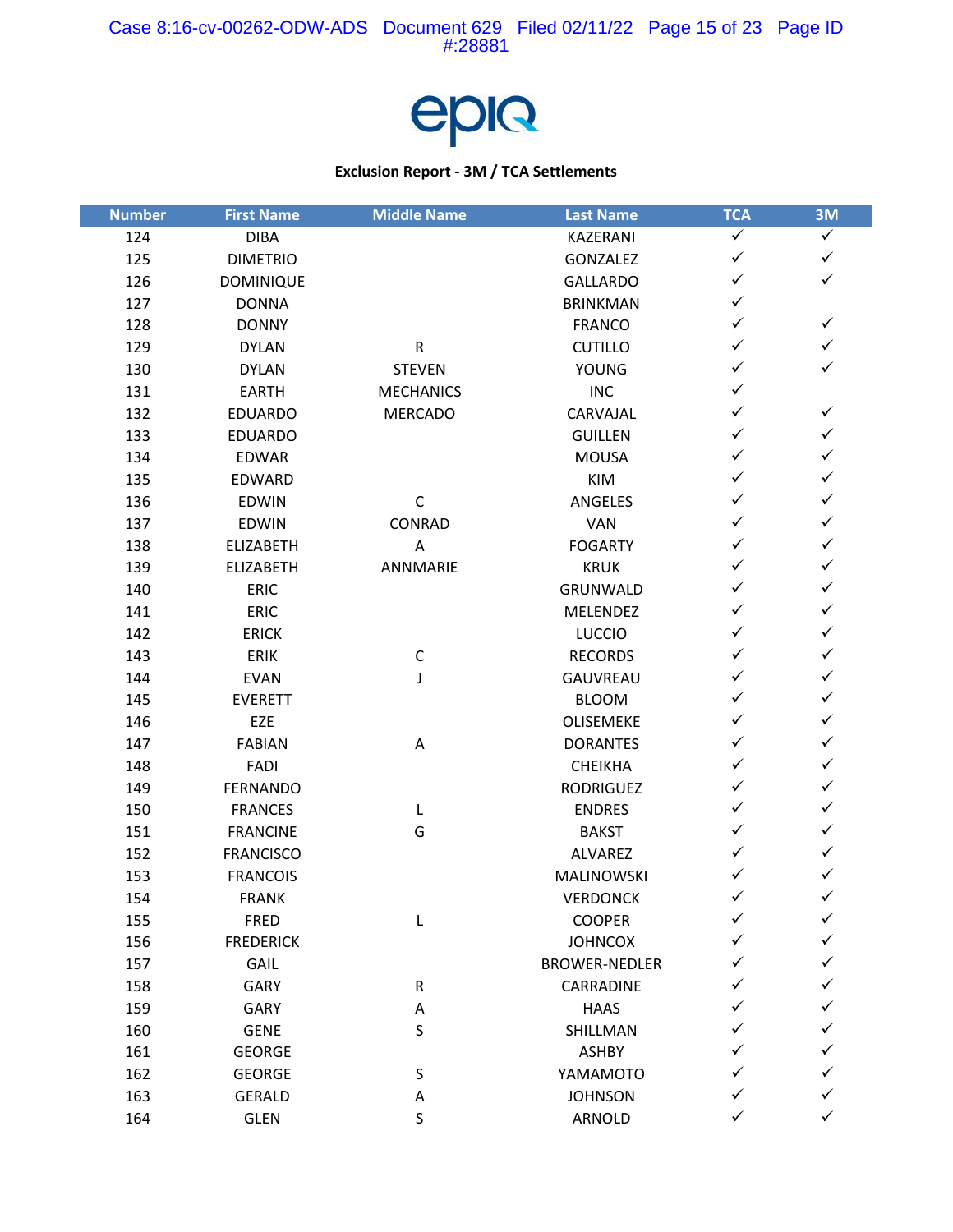

| <b>Number</b> | <b>First Name</b> | <b>Middle Name</b> | <b>Last Name</b>    | <b>TCA</b>   | 3M           |
|---------------|-------------------|--------------------|---------------------|--------------|--------------|
| 165           | <b>GLENN</b>      | <b>NUNEZ</b>       | <b>PATRICIO</b>     | $\checkmark$ | $\checkmark$ |
| 166           | <b>GORDON</b>     | P                  | <b>RENAUD</b>       | $\checkmark$ | $\checkmark$ |
| 167           | <b>GRANT</b>      |                    | <b>MACKEY</b>       | $\checkmark$ | $\checkmark$ |
| 168           | <b>GREGORY</b>    | ${\sf R}$          | <b>GRUICH</b>       | $\checkmark$ | $\checkmark$ |
| 169           | <b>GUILLERMO</b>  |                    | <b>ELIZALDE</b>     | $\checkmark$ | $\checkmark$ |
| 170           | <b>GUY</b>        |                    | <b>EDWARDS</b>      | $\checkmark$ | $\checkmark$ |
| 171           | <b>HAL</b>        | D                  | <b>FELZER</b>       | ✓            | $\checkmark$ |
| 172           | <b>HALA</b>       |                    | <b>NOKARI</b>       | $\checkmark$ | $\checkmark$ |
| 173           | <b>HAROLD</b>     |                    | <b>ARANDA</b>       | $\checkmark$ | $\checkmark$ |
| 174           | <b>HEATHER</b>    |                    | LEMIEUX             | $\checkmark$ | $\checkmark$ |
| 175           | <b>HOA</b>        |                    | VU                  | $\checkmark$ | $\checkmark$ |
| 176           | <b>HOMAN</b>      |                    | RAZEGHI             | $\checkmark$ | $\checkmark$ |
| 177           | <b>HORACIO</b>    |                    | <b>REYNA JR</b>     | $\checkmark$ | $\checkmark$ |
| 178           | IAN               | <b>JESSE</b>       | LASKY               | $\checkmark$ | $\checkmark$ |
| 179           | <b>IRMA</b>       |                    | <b>OCAMPO</b>       | $\checkmark$ | $\checkmark$ |
| 180           | <b>ISAAC</b>      |                    | <b>CAMPOS</b>       | $\checkmark$ | $\checkmark$ |
| 181           | <b>ISHI</b>       |                    | SALAZAR             | $\checkmark$ | $\checkmark$ |
| 182           | <b>ISRRAEL</b>    |                    | <b>ANORVEMONTES</b> | $\checkmark$ | $\checkmark$ |
| 183           | <b>IVAN</b>       | ${\sf R}$          | <b>BELTRAN</b>      | $\checkmark$ | $\checkmark$ |
| 184           | <b>IVAN</b>       |                    | <b>MESSINGER</b>    | $\checkmark$ | $\checkmark$ |
| 185           | <b>JACK</b>       |                    | CAIN                | $\checkmark$ | $\checkmark$ |
| 186           | <b>JACKIE</b>     | L                  | <b>DEAVERS</b>      | $\checkmark$ | $\checkmark$ |
| 187           | <b>JACQUELYNE</b> |                    | <b>GARCIA</b>       | $\checkmark$ | $\checkmark$ |
| 188           | <b>JAMES</b>      | Α                  | <b>DOLAN</b>        | $\checkmark$ | $\checkmark$ |
| 189           | JAMES             | W                  | <b>DONNELL</b>      | $\checkmark$ | $\checkmark$ |
| 190           | <b>JAMES</b>      |                    | <b>HENDERSON</b>    | $\checkmark$ | $\checkmark$ |
| 191           | <b>JAMES</b>      |                    | <b>NOVELLA</b>      | $\checkmark$ | $\checkmark$ |
| 192           | JAMES             |                    | <b>SPEIGHTS</b>     | $\checkmark$ | $\checkmark$ |
| 193           | <b>JARED</b>      | M                  | <b>YATES</b>        | ✓            | $\checkmark$ |
| 194           | <b>JASON</b>      |                    | <b>FORD</b>         | $\checkmark$ | $\checkmark$ |
| 195           | <b>JAVIER</b>     |                    | PEREZ               | $\checkmark$ | $\checkmark$ |
| 196           | <b>JAVIER</b>     | PEREZ              | <b>TORRES</b>       | ✓            | ✓            |
| 197           | JAY               |                    | <b>BERMAN</b>       |              | ✓            |
| 198           | <b>JEFF</b>       |                    | <b>ALARIO</b>       |              | ✓            |
| 199           | <b>JEFF</b>       |                    | <b>WYCKOFF</b>      |              | ✓            |
| 200           | <b>JEFFREY</b>    | DANIEL             | LARKIN              |              | ✓            |
| 201           | <b>JENELLE</b>    | A                  | <b>HAUGEN</b>       | ✓            | ✓            |
| 202           | <b>JESSE</b>      |                    | <b>CORTEZ</b>       |              | ✓            |
| 203           | <b>JESSICA</b>    | M                  | LAMM                |              | ✓            |
| 204           | <b>JESSICA</b>    |                    | NATELBORG           | ✓            | ✓            |
| 205           | JHENELL           | L                  | MAXEY               | ✓            | $\checkmark$ |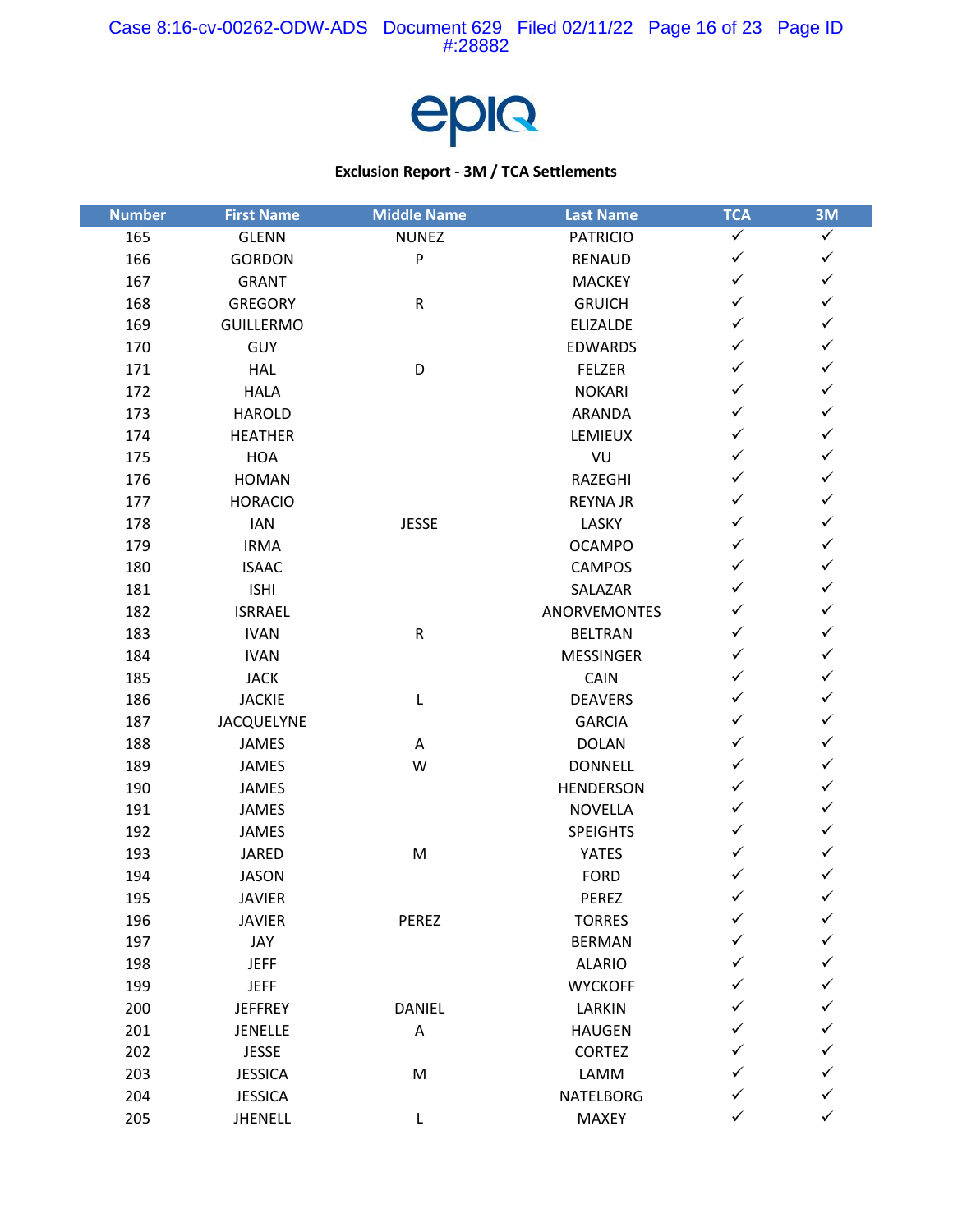

| <b>Number</b> | <b>First Name</b> | <b>Middle Name</b> | <b>Last Name</b> | <b>TCA</b>   | 3M           |
|---------------|-------------------|--------------------|------------------|--------------|--------------|
| 206           | <b>JIAMING</b>    |                    | ZHOU             | $\checkmark$ | $\checkmark$ |
| 207           | <b>JIANGKUN</b>   |                    | CAI              | $\checkmark$ | $\checkmark$ |
| 208           | <b>JIEZELLE</b>   | P                  | <b>CHUA</b>      | $\checkmark$ |              |
| 209           | <b>JO JEAN</b>    |                    | RIEDEL           | $\checkmark$ | $\checkmark$ |
| 210           | <b>JOBETH</b>     |                    | <b>BERRY</b>     | $\checkmark$ | $\checkmark$ |
| 211           | <b>JOEL</b>       |                    | <b>SHEINER</b>   | $\checkmark$ | $\checkmark$ |
| 212           | <b>JOHN</b>       | DANIEL             | <b>BALDWIN</b>   | ✓            | $\checkmark$ |
| 213           | <b>JOHN</b>       |                    | <b>GRUBE</b>     | $\checkmark$ | $\checkmark$ |
| 214           | <b>JOHN</b>       |                    | <b>JENNINGS</b>  | $\checkmark$ | $\checkmark$ |
| 215           | <b>JOHN</b>       | W                  | <b>KITTINGER</b> | $\checkmark$ | $\checkmark$ |
| 216           | <b>JOHN</b>       | <b>FRANCIS</b>     | <b>ROMEO</b>     | $\checkmark$ | $\checkmark$ |
| 217           | <b>JOHN</b>       |                    | <b>SHAW JR</b>   | $\checkmark$ | $\checkmark$ |
| 218           | <b>JOHN</b>       | <b>VON</b>         | <b>WOLZOGEN</b>  | $\checkmark$ | $\checkmark$ |
| 219           | <b>JONATHAN</b>   |                    | <b>CAMPOS</b>    | $\checkmark$ | $\checkmark$ |
| 220           | <b>JONATHAN</b>   |                    | <b>DUNCAN</b>    | $\checkmark$ | $\checkmark$ |
| 221           | <b>JONATHAN</b>   | ${\sf R}$          | <b>FISKE</b>     | $\checkmark$ | $\checkmark$ |
| 222           | <b>JONY</b>       | <b>GARCIA</b>      | <b>BEIZA</b>     | $\checkmark$ | $\checkmark$ |
| 223           | <b>JORDAN</b>     |                    | <b>KEMP</b>      | $\checkmark$ | $\checkmark$ |
| 224           | <b>JORGE</b>      |                    | <b>MUNOZ</b>     | $\checkmark$ | $\checkmark$ |
| 225           | <b>JORGE</b>      | CASTILLO           | RANGEL           | $\checkmark$ | $\checkmark$ |
| 226           | <b>JOSE</b>       | <b>MARIA</b>       | <b>BLANCO</b>    | $\checkmark$ | $\checkmark$ |
| 227           | <b>JOSEPH</b>     |                    | <b>GHABOUR</b>   | $\checkmark$ | $\checkmark$ |
| 228           | <b>JOSEPH</b>     |                    | NIEZGODA         | $\checkmark$ | $\checkmark$ |
| 229           | <b>JOSEPH</b>     |                    | <b>REED</b>      | $\checkmark$ | $\checkmark$ |
| 230           | <b>JOSEPH</b>     | ${\sf N}$          | <b>SMITH</b>     | $\checkmark$ | $\checkmark$ |
| 231           | <b>JOSHUA</b>     |                    | <b>DUNTON</b>    | $\checkmark$ | $\checkmark$ |
| 232           | <b>JOSHUA</b>     |                    | <b>MUNDELL</b>   | $\checkmark$ | $\checkmark$ |
| 233           | <b>JOSHUA</b>     |                    | <b>SULT</b>      | $\checkmark$ | $\checkmark$ |
| 234           | <b>JOSHUA</b>     | B                  | SWIGART          | $\checkmark$ | $\checkmark$ |
| 235           | <b>JOSUE</b>      | $\mathsf E$        | <b>MEZA</b>      | $\checkmark$ | $\checkmark$ |
| 236           | JULIE             | <b>MARIE</b>       | <b>MARQUEZ</b>   | $\checkmark$ | $\checkmark$ |
| 237           | <b>JULIEN</b>     |                    | MARTEVILLE       | ✓            | ✓            |
| 238           | <b>JULIO</b>      | <b>REYES</b>       | <b>ARCIGA</b>    |              | ✓            |
| 239           | <b>JULIO</b>      | DANIEL             | <b>GARCIA</b>    | ✓            | ✓            |
| 240           | <b>JUSTIN</b>     |                    | <b>BARNEY</b>    | ✓            | $\checkmark$ |
| 241           | <b>JUSTIN</b>     | J                  | WALKER           | ✓            | ✓            |
| 242           | <b>KARAN</b>      |                    | <b>KUMAR</b>     | ✓            | ✓            |
| 243           | <b>KAREN</b>      |                    | HERNANDEZ        | ✓            | ✓            |
| 244           | <b>KAREN</b>      |                    | O'CONNELL        | ✓            | ✓            |
| 245           | KARIEM            |                    | <b>FAHMY</b>     | ✓            | $\checkmark$ |
| 246           | KARL              |                    | KLANKOWSKI       | $\checkmark$ | $\checkmark$ |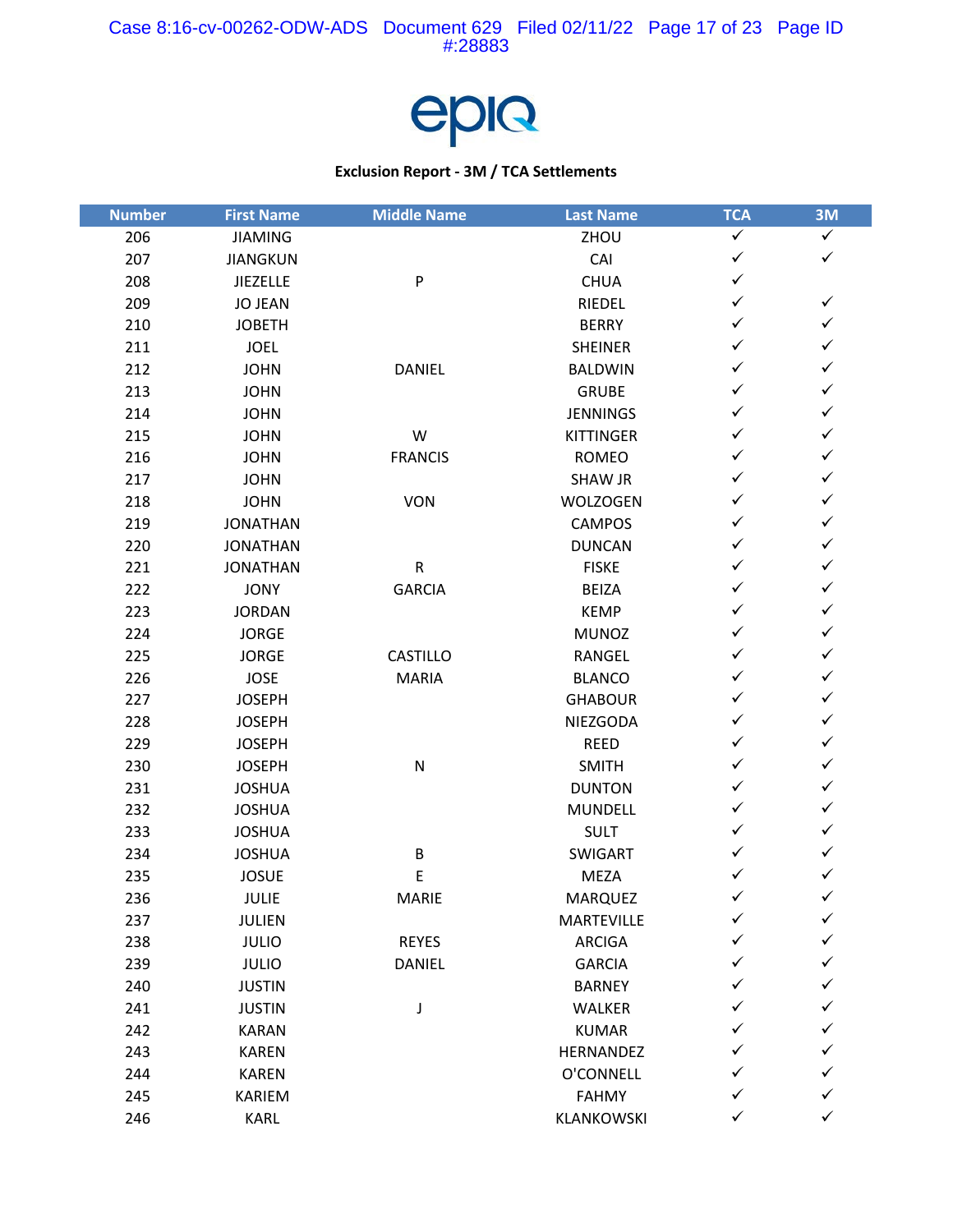

| <b>Number</b> | <b>First Name</b> | <b>Middle Name</b> | <b>Last Name</b>       | <b>TCA</b>   | 3M           |
|---------------|-------------------|--------------------|------------------------|--------------|--------------|
| 247           | KARL              | J                  | <b>RUSNOCK</b>         | $\checkmark$ | $\checkmark$ |
| 248           | <b>KASEM</b>      |                    | RASHEED                | $\checkmark$ | $\checkmark$ |
| 249           | <b>KATHLENE</b>   |                    | <b>GASIOR</b>          | $\checkmark$ | $\checkmark$ |
| 250           | KAYLI             | <b>NOEL</b>        | <b>RIDDLE</b>          | $\checkmark$ | $\checkmark$ |
| 251           | <b>KAYLIN</b>     | ${\sf M}$          | <b>MURRAY</b>          | $\checkmark$ | $\checkmark$ |
| 252           | <b>KEITH</b>      |                    | <b>MARTENS</b>         | $\checkmark$ | $\checkmark$ |
| 253           | KELISSA           | LUNA               | RONQUILLO              | $\checkmark$ | $\checkmark$ |
| 254           | KELLEY            |                    | <b>HAYNES</b>          | $\checkmark$ | $\checkmark$ |
| 255           | <b>KENNETH</b>    |                    | <b>SERRA</b>           | $\checkmark$ | $\checkmark$ |
| 256           | <b>KEVIN</b>      |                    | <b>CRYAN</b>           | $\checkmark$ | $\checkmark$ |
| 257           | <b>KEVIN</b>      | <b>MICHAEL</b>     | WENTZEL                | $\checkmark$ | $\checkmark$ |
| 258           | KHALID            |                    | <b>IBRAHIM</b>         | $\checkmark$ | $\checkmark$ |
| 259           | KIMBERLY          |                    | <b>GAUTNEY</b>         | $\checkmark$ | $\checkmark$ |
| 260           | <b>KIRK</b>       |                    | <b>BARRUS</b>          | $\checkmark$ | $\checkmark$ |
| 261           | <b>KLAUDIA</b>    |                    | <b>KAYE</b>            | $\checkmark$ | $\checkmark$ |
| 262           | <b>KRAMER</b>     |                    | <b>ISON</b>            | $\checkmark$ | $\checkmark$ |
| 263           | <b>KRIS</b>       |                    | <b>KELLER</b>          | $\checkmark$ | $\checkmark$ |
| 264           | <b>KRISTI</b>     |                    | <b>TRAYER (MULLET)</b> | $\checkmark$ | $\checkmark$ |
| 265           | <b>KRISTINA</b>   |                    | KALAYDJIAN             | $\checkmark$ | $\checkmark$ |
| 266           | <b>KURT</b>       | A                  | <b>KISSINGER</b>       | $\checkmark$ | $\checkmark$ |
| 267           | <b>KYLE</b>       |                    | EDWARD                 | $\checkmark$ | $\checkmark$ |
| 268           | <b>LANCE</b>      |                    | <b>CAPEL</b>           | $\checkmark$ | $\checkmark$ |
| 269           | LANCE             | ${\sf M}$          | <b>SPENCE</b>          | $\checkmark$ | $\checkmark$ |
| 270           | LAREE             |                    | <b>MCWILLIAMS</b>      | $\checkmark$ | $\checkmark$ |
| 271           | <b>LASHONE</b>    | <b>MONIQUE</b>     | <b>BELL</b>            | $\checkmark$ | $\checkmark$ |
| 272           | LAURA             |                    | <b>FLINT</b>           | $\checkmark$ | $\checkmark$ |
| 273           | LAURA             | Α                  | <b>MARSE</b>           | $\checkmark$ | $\checkmark$ |
| 274           | LAURA             | LEE                | <b>WILLIAMS</b>        | $\checkmark$ | $\checkmark$ |
| 275           | LAUREN            | <b>NOELLE</b>      | LEFEVRE                | ✓            | $\checkmark$ |
| 276           | <b>LAURENS</b>    |                    | <b>DARUDONO</b>        | ✓            | $\checkmark$ |
| 277           | LAURETTA          | <b>MARIE</b>       | <b>RUSTAD</b>          | $\checkmark$ | $\checkmark$ |
| 278           | LAURIE            | <b>DIANE</b>       | <b>SUMMERS</b>         | ✓            | ✓            |
| 279           | LAWRENCE          |                    | WERRELL                |              | ✓            |
| 280           | LEO               | <b>CHIA LUN</b>    | <b>WANG</b>            |              | ✓            |
| 281           | LEONARD           | Υ                  | <b>CHUNG</b>           | ✓            | ✓            |
| 282           | LEONID            |                    | SHEVCHENKO             |              | ✓            |
| 283           | LEXIE             | LYNN               | <b>PALACIO</b>         | ✓            | ✓            |
| 284           | LI PING           |                    | <b>WAN</b>             | ✓            | ✓            |
| 285           | <b>LIEN</b>       |                    | NGUYEN-CRETTENAND      | ✓            | ✓            |
| 286           | LINDA             | J                  | KIMBALL                |              | ✓            |
| 287           | <b>LISA</b>       |                    | <b>GIBBARD</b>         | ✓            | $\checkmark$ |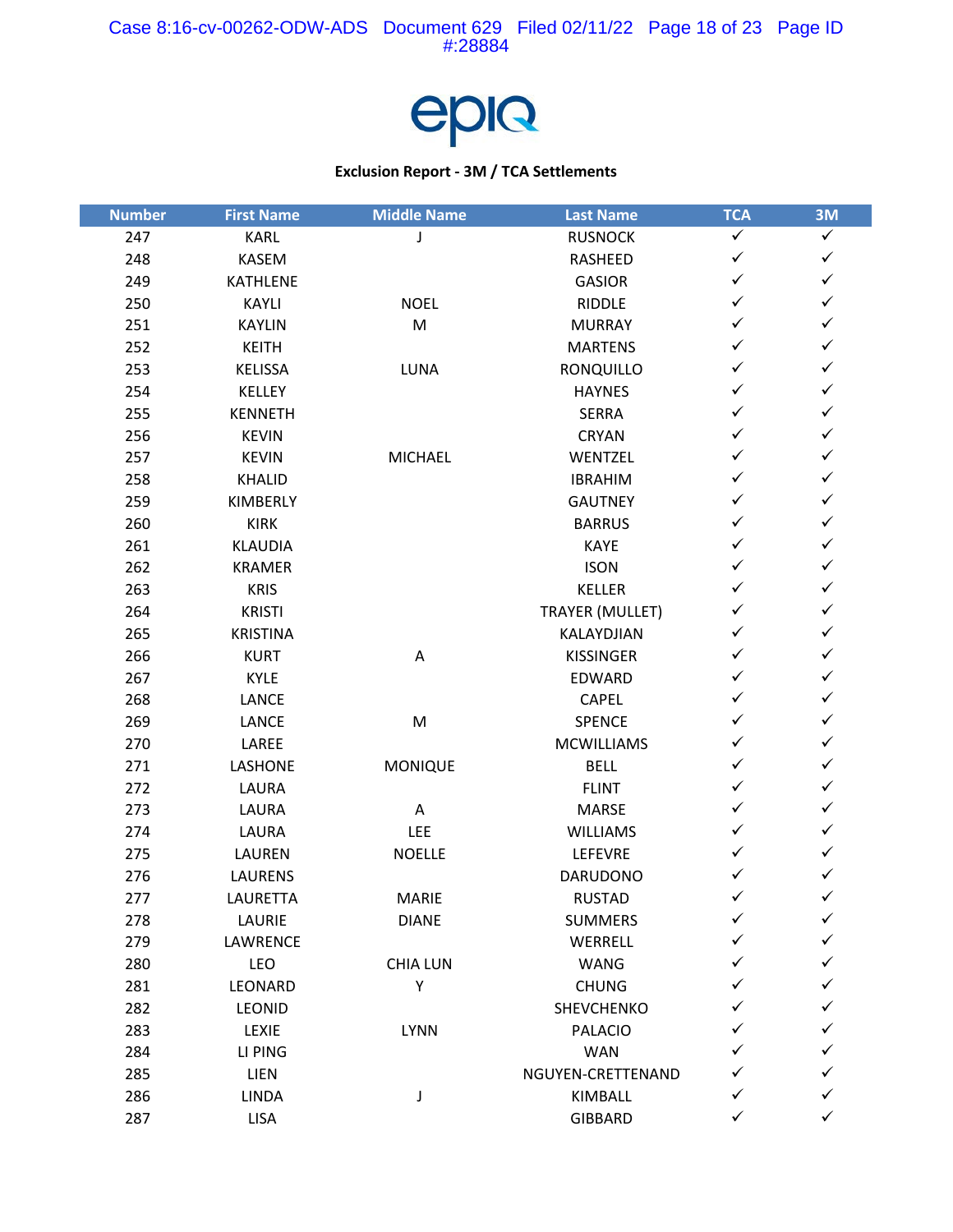

| <b>Number</b> | <b>First Name</b> | <b>Middle Name</b> | <b>Last Name</b>  | <b>TCA</b>   | 3M           |
|---------------|-------------------|--------------------|-------------------|--------------|--------------|
| 288           | LIWEI             |                    | LOU               | $\checkmark$ | $\checkmark$ |
| 289           | LOC               |                    | PHAM              | $\checkmark$ | $\checkmark$ |
| 290           | <b>LOGAN</b>      |                    | <b>HENSLEY</b>    | $\checkmark$ | $\checkmark$ |
| 291           | LORRAINE          |                    | <b>BLANDING</b>   | $\checkmark$ | $\checkmark$ |
| 292           | LUIS              |                    | <b>CASTRO</b>     | $\checkmark$ | $\checkmark$ |
| 293           | LUKE              |                    | LEFIELL           | $\checkmark$ | $\checkmark$ |
| 294           | LYNDA             | $\sf S$            | <b>PETERS</b>     | ✓            | $\checkmark$ |
| 295           | <b>LYNN</b>       | <b>DEL</b>         | TORO-PACHECO      | $\checkmark$ | $\checkmark$ |
| 296           | <b>LYNN</b>       | $\mathsf S$        | <b>VIQUELIA</b>   | $\checkmark$ | $\checkmark$ |
| 297           | <b>MAHDI</b>      |                    | <b>JORAT</b>      | $\checkmark$ | $\checkmark$ |
| 298           | <b>MANUEL</b>     |                    | <b>CHAVEZ</b>     | $\checkmark$ | $\checkmark$ |
| 299           | <b>MANUEL</b>     | <b>JOSEPH</b>      | <b>ROJAS</b>      | $\checkmark$ | $\checkmark$ |
| 300           | <b>MARCO</b>      | $\mathsf A$        | <b>APUN</b>       | $\checkmark$ | $\checkmark$ |
| 301           | <b>MARCUS</b>     |                    | ZAPATA            | $\checkmark$ | $\checkmark$ |
| 302           | MARGARET          |                    | <b>THOMAS</b>     | $\checkmark$ | $\checkmark$ |
| 303           | <b>MARIA</b>      | <b>ISABEL</b>      | SERRANO-PAREDES   | $\checkmark$ | $\checkmark$ |
| 304           | MARIBEL           |                    | ARANDA            | $\checkmark$ | $\checkmark$ |
| 305           | <b>MARIO</b>      | <b>IVAN</b>        | SPINELLI          | $\checkmark$ | $\checkmark$ |
| 306           | <b>MARK</b>       | D                  | ALLEN             | $\checkmark$ | $\checkmark$ |
| 307           | <b>MARK</b>       |                    | <b>DUCHARM</b>    | $\checkmark$ | $\checkmark$ |
| 308           | <b>MARK</b>       |                    | <b>MARADEI</b>    | $\checkmark$ | $\checkmark$ |
| 309           | <b>MARTIN</b>     |                    | <b>SMITH</b>      | $\checkmark$ | $\checkmark$ |
| 310           | <b>MARY</b>       | Α                  | <b>HEDGE</b>      | $\checkmark$ | $\checkmark$ |
| 311           | <b>MARY</b>       |                    | LEPMEN            | $\checkmark$ | $\checkmark$ |
| 312           | <b>MARY</b>       | <b>ANN NUNEZ</b>   | <b>PATRICIO</b>   | $\checkmark$ | $\checkmark$ |
| 313           | <b>MARY</b>       |                    | SUNVOLD           | $\checkmark$ |              |
| 314           | <b>MATHEW</b>     |                    | <b>PRICE</b>      | $\checkmark$ | $\checkmark$ |
| 315           | <b>MATTHEW</b>    |                    | GABEL             | $\checkmark$ | $\checkmark$ |
| 316           | <b>MATTHEW</b>    |                    | <b>KARAM</b>      | ✓            | $\checkmark$ |
| 317           | <b>MELISSA</b>    | Α                  | <b>MEJIA</b>      | ✓            | $\checkmark$ |
| 318           | <b>MESSIAH</b>    |                    | <b>JOHNSON</b>    | $\checkmark$ | $\checkmark$ |
| 319           | MICHAEL           | <b>AUGUSTUS</b>    | CHASE             | ✓            | ✓            |
| 320           | <b>MICHAEL</b>    |                    | <b>CULLEN</b>     |              | $\checkmark$ |
| 321           | <b>MICHAEL</b>    |                    | <b>GALINDO</b>    | ✓            | ✓            |
| 322           | <b>MICHAEL</b>    | <b>ROY</b>         | <b>GUNTRUM</b>    | ✓            | $\checkmark$ |
| 323           | <b>MICHAEL</b>    |                    | LOUIS             | ✓            | ✓            |
| 324           | MICHAEL           | J                  | SAENZ             | ✓            | ✓            |
| 325           | <b>MICHAEL</b>    |                    | SEAL              | ✓            | $\checkmark$ |
| 326           | <b>MICHAEL</b>    | J                  | WEBB              | ✓            | ✓            |
| 327           | MICHAEL           | <b>ANTHONY</b>     | <b>WINCHESTER</b> | ✓            | ✓            |
| 328           | MICHAEL           |                    | ZHU               | $\checkmark$ | $\checkmark$ |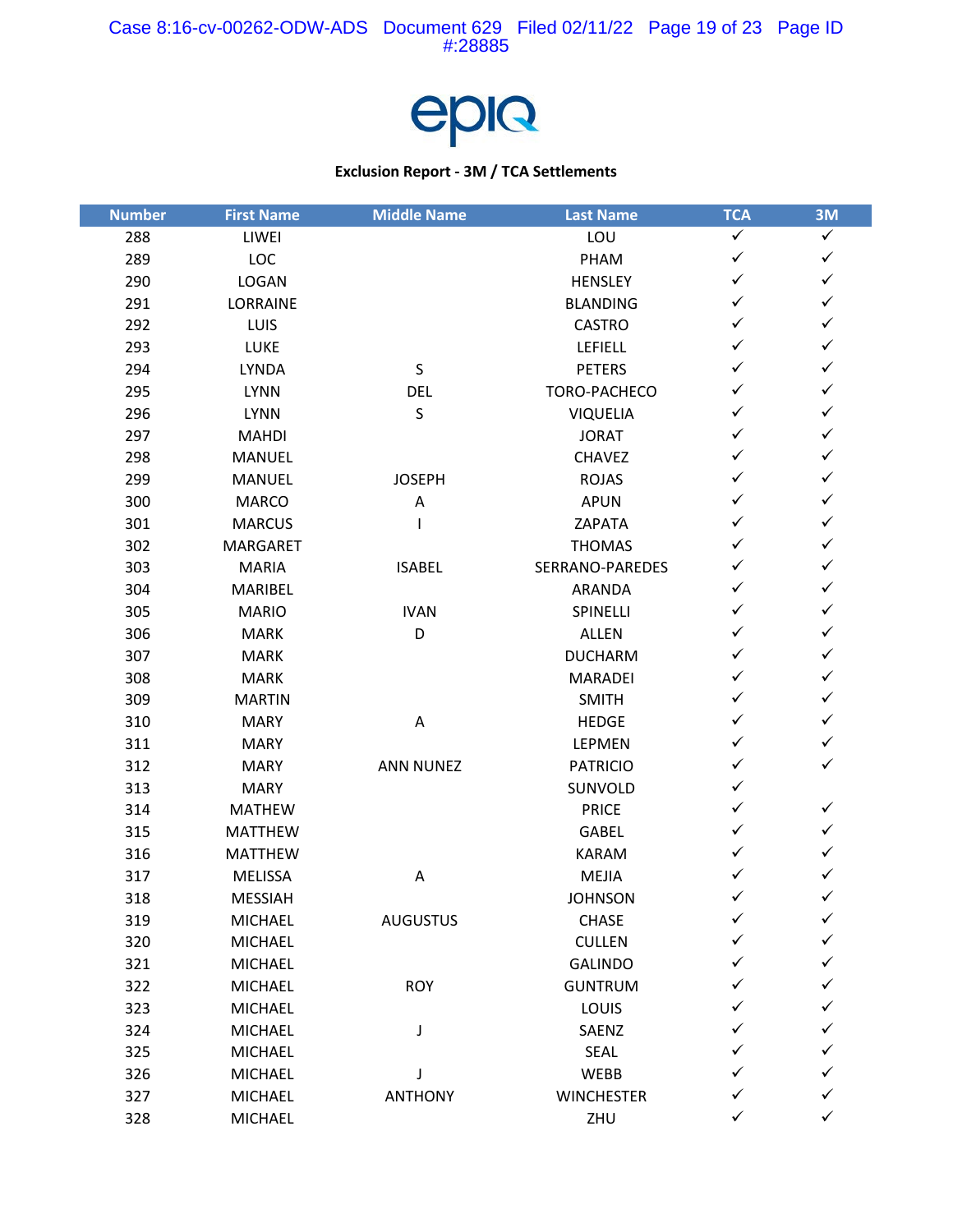

| <b>Number</b> | <b>First Name</b> | <b>Middle Name</b> | <b>Last Name</b>   | <b>TCA</b>   | 3M           |
|---------------|-------------------|--------------------|--------------------|--------------|--------------|
| 329           | MICHAEL-JAMES     | $\mathsf{S}$       | <b>MENIN</b>       | ✓            | $\checkmark$ |
| 330           | <b>MICHELE</b>    | <b>JANICE</b>      | <b>UBERT</b>       | ✓            | $\checkmark$ |
| 331           | <b>MICHELLE</b>   | J                  | <b>WARD</b>        | ✓            | $\checkmark$ |
| 332           | <b>MISHAWN</b>    |                    | <b>THOMPSON</b>    | $\checkmark$ | $\checkmark$ |
| 333           | MOHAMMED          |                    | <b>ABBAS</b>       | ✓            | $\checkmark$ |
| 334           | MOHAMMED          | <b>KHALID</b>      | <b>HASSAN</b>      | ✓            | $\checkmark$ |
| 335           | <b>MONICA</b>     |                    | <b>CURRAN</b>      | ✓            | $\checkmark$ |
| 336           | <b>MORGAN</b>     | <b>DONALD</b>      | <b>ROSS</b>        | ✓            | $\checkmark$ |
| 337           | <b>MYLES</b>      | J                  | <b>GENTZKOW</b>    | ✓            | $\checkmark$ |
| 338           | <b>NANCY</b>      |                    | <b>LUCCA</b>       | ✓            | $\checkmark$ |
| 339           | <b>NATHAN</b>     | <b>AUSTIN</b>      | <b>DANIELS</b>     | ✓            | $\checkmark$ |
| 340           | <b>NATHAN</b>     |                    | <b>HOOVER</b>      | ✓            | $\checkmark$ |
| 341           | NATHANIEL         | <b>BLAINE</b>      | <b>PETERS</b>      | ✓            | $\checkmark$ |
| 342           | <b>NATOULIA</b>   | ${\sf R}$          | <b>SCARBOROUGH</b> | ✓            | $\checkmark$ |
| 343           | <b>NAZAR</b>      |                    | <b>AGUSTOS</b>     | ✓            | $\checkmark$ |
| 344           | <b>NICHOLAS</b>   |                    | <b>LOPEZ</b>       | ✓            | $\checkmark$ |
| 345           | <b>NIKOO</b>      |                    | <b>KHOSRAVI</b>    | ✓            | $\checkmark$ |
| 346           | <b>NINA</b>       |                    | <b>TRAN</b>        | ✓            | $\checkmark$ |
| 347           | <b>NOUR</b>       |                    | <b>CHAABAN</b>     | ✓            | $\checkmark$ |
| 348           | <b>ORKUN</b>      |                    | <b>BAYDAR</b>      | ✓            | $\checkmark$ |
| 349           | <b>PATRICIA</b>   |                    | CASTILLO-CARRETO   | ✓            | $\checkmark$ |
| 350           | <b>PATRICK</b>    | J                  | EGAN               | ✓            | $\checkmark$ |
| 351           | PAUL              | J                  | <b>STANTON</b>     | ✓            | $\checkmark$ |
| 352           | PAUL              |                    | <b>STEINBRUNER</b> | ✓            | $\checkmark$ |
| 353           | PAULO             | J                  | <b>GROSPE</b>      | ✓            |              |
| 354           | <b>PEACE</b>      |                    | <b>ATAEE</b>       | ✓            | $\checkmark$ |
| 355           | <b>PEDRO</b>      |                    | VALENCIA           | ✓            | $\checkmark$ |
| 356           | <b>PETER</b>      |                    | HERNANDEZ          | ✓            | $\checkmark$ |
| 357           | <b>PETER</b>      |                    | <b>KARIAN</b>      | ✓            | ✓            |
| 358           | PHILIP            | LOUIS              | HERNANDEZ          | ✓            | $\checkmark$ |
| 359           | PHILIPPE          | ALBERT             | <b>NOEL</b>        | $\checkmark$ | $\checkmark$ |
| 360           | PIA               |                    | <b>TACADENA</b>    |              | ✓            |
| 361           | PREEYA            |                    | GRUNWALD           |              | ✓            |
| 362           | <b>RACHEL</b>     |                    | <b>ALTMANN</b>     |              | ✓            |
| 363           | RAIED             |                    | SALEM              | ✓            | ✓            |
| 364           | <b>RAMON</b>      |                    | <b>MENESES</b>     |              | ✓            |
| 365           | <b>RANDALL</b>    |                    | <b>GREMILLION</b>  |              | ✓            |
| 366           | <b>REBECCA</b>    |                    | <b>ROACH</b>       |              | ✓            |
| 367           | <b>RED</b>        |                    | <b>WEBSTER</b>     |              | ✓            |
| 368           | REILLY            |                    | CASE               |              | $\checkmark$ |
| 369           | <b>REY</b>        |                    | CAUNCA             | ✓            | $\checkmark$ |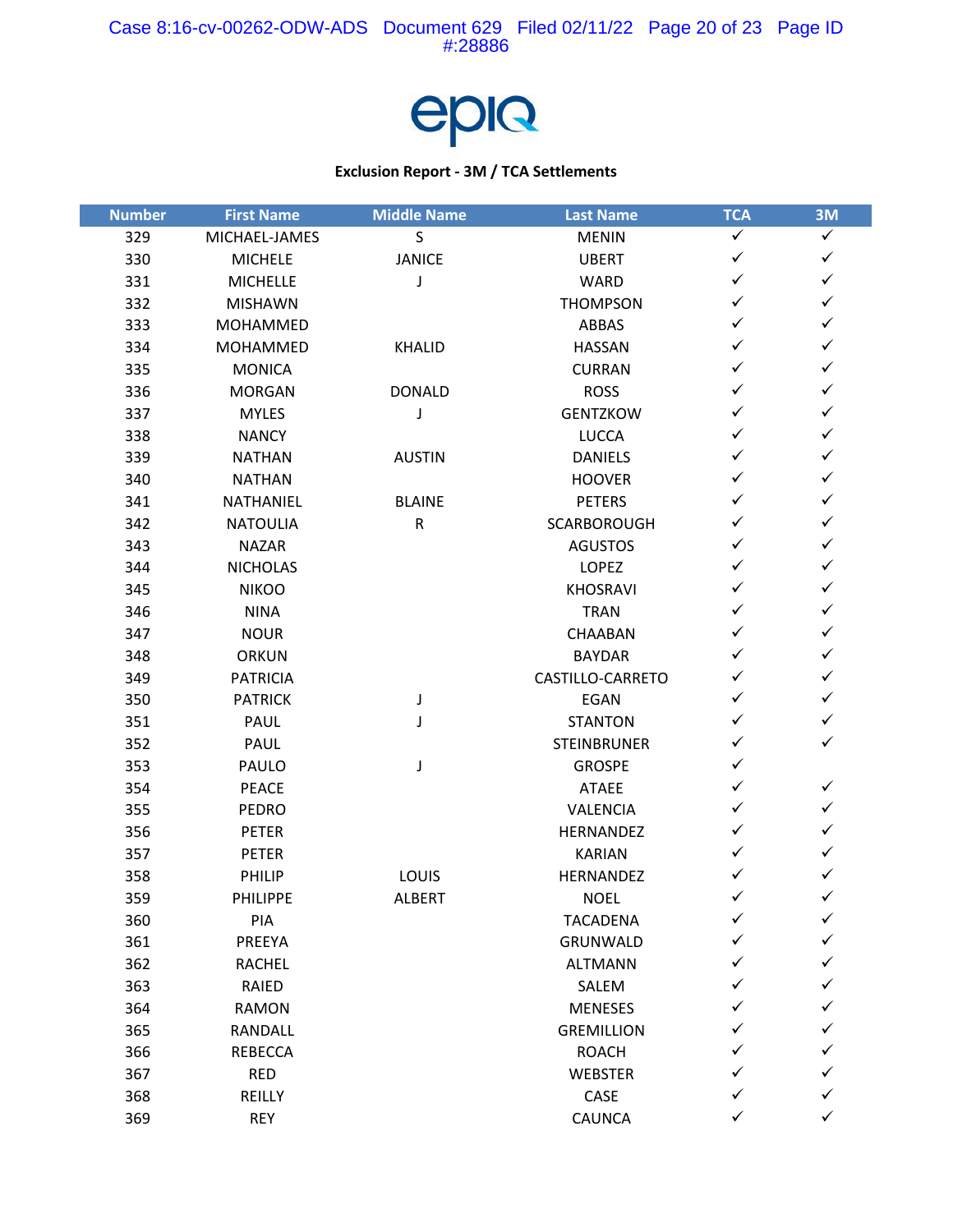

| <b>Number</b> | <b>First Name</b> | <b>Middle Name</b> | <b>Last Name</b>   | <b>TCA</b>   | 3M           |
|---------------|-------------------|--------------------|--------------------|--------------|--------------|
| 370           | <b>RHONDA</b>     | $\mathsf C$        | <b>GARCIA</b>      | $\checkmark$ | $\checkmark$ |
| 371           | <b>RICARDO</b>    | <b>RONALD</b>      | <b>VEGA</b>        | $\checkmark$ | $\checkmark$ |
| 372           | <b>RICHARD</b>    |                    | <b>ALVAREZ</b>     | ✓            | $\checkmark$ |
| 373           | <b>RICHARD</b>    |                    | <b>MEEKER</b>      | $\checkmark$ | $\checkmark$ |
| 374           | <b>RICHARD</b>    |                    | <b>NEGRILLO</b>    | ✓            | $\checkmark$ |
| 375           | <b>RICHARD</b>    |                    | <b>STRANGE</b>     | ✓            | $\checkmark$ |
| 376           | <b>RIGOBERTO</b>  |                    | DE LA CRUZ         | ✓            | $\checkmark$ |
| 377           | <b>ROBERT</b>     |                    | <b>BLOM</b>        | ✓            | $\checkmark$ |
| 378           | <b>ROBERT</b>     |                    | <b>CIACCIA</b>     | $\checkmark$ | $\checkmark$ |
| 379           | <b>ROBERT</b>     | <b>DAVID</b>       | <b>KOONTZ</b>      | ✓            | $\checkmark$ |
| 380           | <b>ROBERT</b>     | Α                  | <b>MADRID</b>      | $\checkmark$ | $\checkmark$ |
| 381           | <b>ROBERT</b>     | L                  | <b>STIDHAM</b>     | ✓            | $\checkmark$ |
| 382           | <b>ROBERT</b>     | $\mathsf C$        | <b>TUAZON</b>      | ✓            | $\checkmark$ |
| 383           | <b>ROBERTO</b>    |                    | <b>STABEN</b>      | $\checkmark$ | $\checkmark$ |
| 384           | <b>ROGER</b>      |                    | PADAYAO            | ✓            | $\checkmark$ |
| 385           | <b>RONALD</b>     | <b>BARRY</b>       | <b>BENDELSTEIN</b> | $\checkmark$ | $\checkmark$ |
| 386           | <b>RONALD</b>     | P                  | <b>GASCHLER</b>    | ✓            | $\checkmark$ |
| 387           | <b>RUSSELL</b>    | <b>LEE</b>         | <b>SMITH</b>       | ✓            | $\checkmark$ |
| 388           | SADDAM            | H                  | <b>KHAN</b>        | ✓            | $\checkmark$ |
| 389           | SAM               | <b>MUIR</b>        | <b>ATHERTON JR</b> | ✓            | ✓            |
| 390           | SAMANTHA          | G                  | <b>ATHERTON</b>    | $\checkmark$ | $\checkmark$ |
| 391           | SAMIUR            | $\mathsf R$        | <b>TALUKDER</b>    | ✓            | $\checkmark$ |
| 392           | SAMUEL            | <b>TODD</b>        | <b>RING</b>        | ✓            | $\checkmark$ |
| 393           | SAMUEL            | <b>TIMOTHY</b>     | <b>SPIRER</b>      | ✓            | $\checkmark$ |
| 394           | SAMUEL            |                    | <b>TIBBETS</b>     | ✓            | $\checkmark$ |
| 395           | SANDRA            |                    | <b>ARROYO</b>      | $\checkmark$ | $\checkmark$ |
| 396           | SANH              |                    | <b>TRAN</b>        | ✓            | $\checkmark$ |
| 397           | SANJEEWA          |                    | KOMANGODA          | ✓            | ✓            |
| 398           | SARA              |                    | <b>CORDER</b>      | ✓            | ✓            |
| 399           | SARA              | J                  | <b>SUAREZ</b>      | ✓            | $\checkmark$ |
| 400           | SARAH             | <b>KATE</b>        | HOESTENBACH        | $\checkmark$ | $\checkmark$ |
| 401           | SARAH             |                    | <b>MASRI</b>       | ✓            | ✓            |
| 402           | SARAH             |                    | <b>TAITANO</b>     | ✓            | ✓            |
| 403           | SATIYA            |                    | SIREGAR            | ✓            | ✓            |
| 404           | SCHEHERZAD        |                    | <b>MASSOUDI</b>    | ✓            | ✓            |
| 405           | <b>SCOTT</b>      | MANUEL             | <b>AVALOS</b>      | ✓            | ✓            |
| 406           | <b>SCOTT</b>      | <b>ALLEN</b>       | CARDENAS           | ✓            | ✓            |
| 407           | <b>SCOTT</b>      |                    | <b>DESPOSATO</b>   | ✓            | ✓            |
| 408           | <b>SCOTT</b>      | E                  | FRANQUEMONT        | ✓            | ✓            |
| 409           | <b>SEAN</b>       | $\top$             | <b>MCKELVEY</b>    | ✓            | ✓            |
| 410           | SEAN              |                    | <b>MERRITT</b>     | ✓            |              |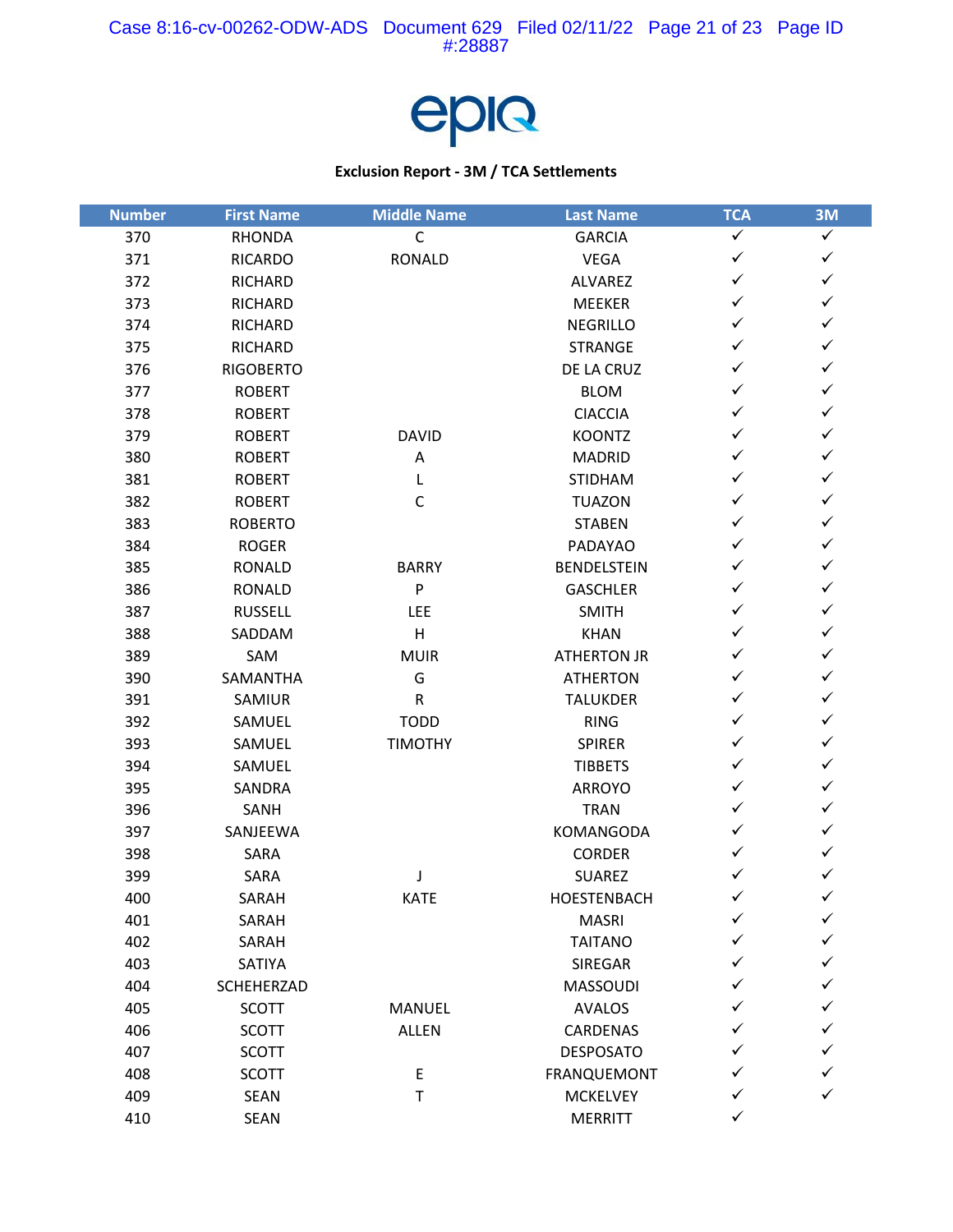

| <b>Number</b> | <b>First Name</b> | <b>Middle Name</b> | <b>Last Name</b>  | <b>TCA</b>   | 3M           |
|---------------|-------------------|--------------------|-------------------|--------------|--------------|
| 411           | SEBASTIAN         |                    | HO                | $\checkmark$ | $\checkmark$ |
| 412           | <b>SERGIO</b>     | G                  | <b>ZONTA</b>      | ✓            | $\checkmark$ |
| 413           | SHAMARAH          |                    | <b>RIGBY</b>      | ✓            | $\checkmark$ |
| 414           | <b>SHANE</b>      | <b>KUMAR</b>       | <b>BATTAN</b>     | ✓            | $\checkmark$ |
| 415           | <b>SHANE</b>      |                    | CANALES           | ✓            | $\checkmark$ |
| 416           | <b>SHANE</b>      |                    | <b>NORQUIST</b>   | ✓            | $\checkmark$ |
| 417           | <b>SHAUN</b>      | <b>PATRICK</b>     | <b>RUETZ</b>      | ✓            | $\checkmark$ |
| 418           | SILVIA            |                    | <b>MAGANA</b>     | ✓            | $\checkmark$ |
| 419           | SLAVOLJUB         |                    | KANDIC            | ✓            | ✓            |
| 420           | SONJA             |                    | <b>MORENO</b>     | ✓            | ✓            |
| 421           | <b>STEPHEN</b>    | PAUL               | <b>BARTOL</b>     | ✓            | $\checkmark$ |
| 422           | <b>STEPHEN</b>    | К                  | <b>HONG</b>       | ✓            | ✓            |
| 423           | <b>STEPHEN</b>    |                    | MCDOUGALL         | ✓            | $\checkmark$ |
| 424           | <b>STEPHEN</b>    | D                  | <b>MUNCHERIAN</b> | ✓            | $\checkmark$ |
| 425           | <b>STEVE</b>      | J                  | <b>GRAVES</b>     | ✓            | ✓            |
| 426           | <b>STEVEN</b>     |                    | <b>BETANCES</b>   | ✓            | $\checkmark$ |
| 427           | <b>STEVEN</b>     | <b>JOHN</b>        | <b>MARSHALL</b>   | ✓            | $\checkmark$ |
| 428           | SU                | <b>MIN</b>         | SONG              | ✓            | $\checkmark$ |
| 429           | <b>SUE</b>        |                    | <b>NISTICO</b>    | ✓            | ✓            |
| 430           | SUSAN             | SHAWN              | <b>FLIPPEN</b>    | ✓            | ✓            |
| 431           | SYDNEY            |                    | <b>HAWKINS</b>    | ✓            | $\checkmark$ |
| 432           | SYLVIA            | Α                  | <b>BARRIOS</b>    | ✓            | $\checkmark$ |
| 433           | <b>TAD</b>        | <b>GENTRY</b>      | <b>KELLER</b>     | ✓            | $\checkmark$ |
| 434           | <b>TADASHI</b>    |                    | <b>SUZUKI</b>     | ✓            | ✓            |
| 435           | <b>TANNER</b>     | <b>RAY</b>         | <b>THOMPSON</b>   | ✓            | ✓            |
| 436           | <b>TERI</b>       |                    | <b>MASSICK</b>    | ✓            | $\checkmark$ |
| 437           | <b>THERESE</b>    |                    | HOLLOWELL         | ✓            | ✓            |
| 438           | <b>THO</b>        | HUU                | <b>HUYNH</b>      | ✓            | $\checkmark$ |
| 439           | <b>THOMAS</b>     | T                  | <b>BUI</b>        | ✓            | ✓            |
| 440           | <b>THOMAS</b>     |                    | CHAPMAN           |              | $\checkmark$ |
| 441           | <b>THOMAS</b>     | A                  | <b>TRAX</b>       | $\checkmark$ | $\checkmark$ |
| 442           | <b>THU</b>        | <b>HUYNH</b>       | <b>NGUYEN</b>     |              | ✓            |
| 443           | <b>TIFFANY</b>    |                    | ARNESEN           |              | ✓            |
| 444           | TIM               | W                  | <b>DOHERTY</b>    |              |              |
| 445           | TIMI              | $\mathsf C$        | <b>GLEASON</b>    |              | ✓            |
| 446           | <b>TIMOTHY</b>    |                    | <b>MABRY</b>      |              |              |
| 447           | <b>TIMOTHY</b>    | SHAWN              | <b>MCGUIRE</b>    |              | ✓            |
| 448           | <b>TIMOTHY</b>    |                    | SAVAGE            |              | ✓            |
| 449           | TIMURA            |                    | <b>JACKSON</b>    |              | ✓            |
| 450           | TO                | <b>OANH</b>        | THI LE            |              |              |
| 451           | <b>TONY</b>       | D                  | DO                | ✓            | $\checkmark$ |